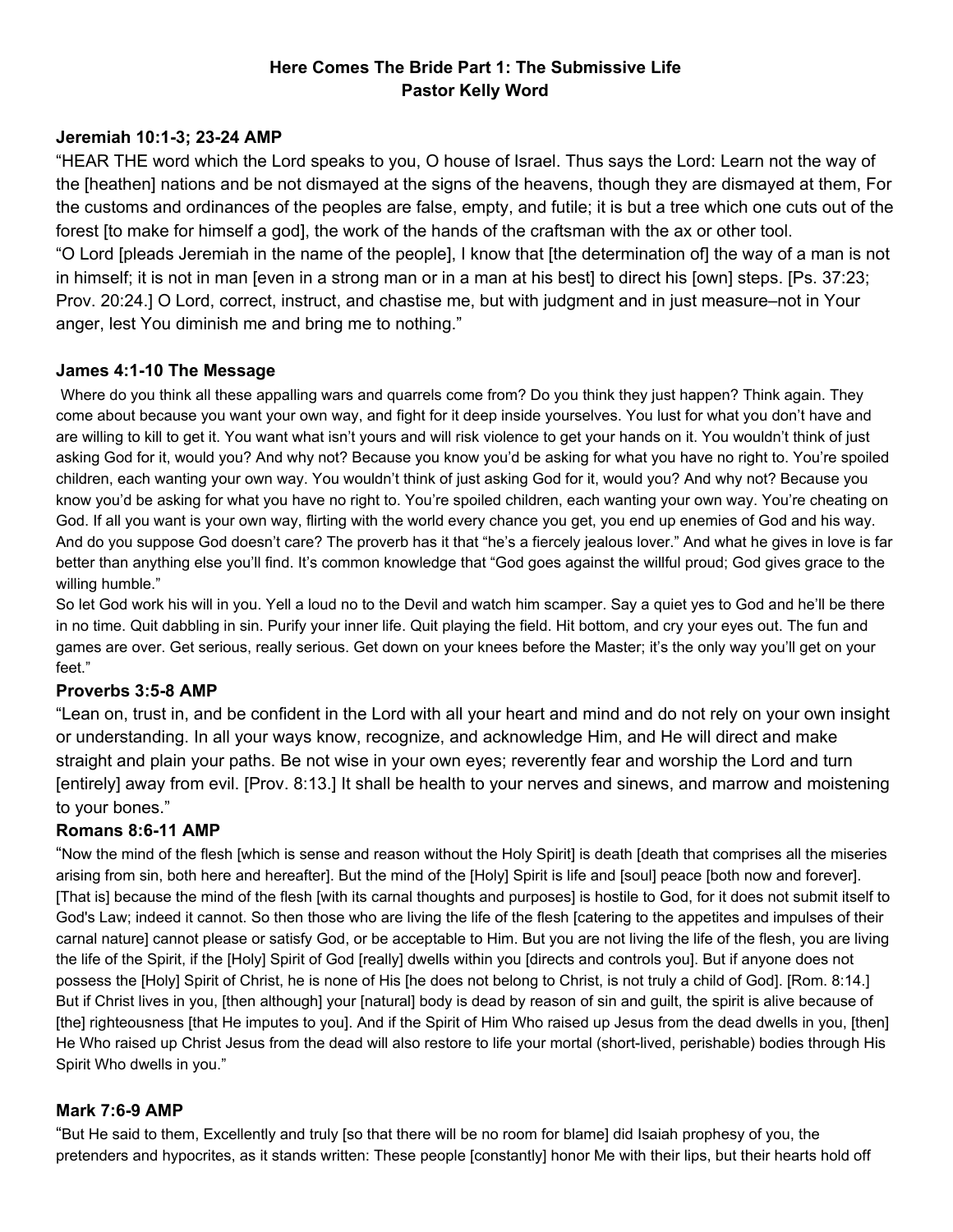and are far distant from Me. In vain (fruitlessly and without profit) do they worship Me, ordering and teaching [to be obeyed] as doctrines the commandments and precepts of men. [Isa. 29:13.] You disregard and give up and ask to depart from you the commandment of God and cling to the tradition of men [keeping it carefully and faithfully]. And He said to them, You have a fine way of rejecting [thus thwarting and nullifying and doing away with] the commandment of God in order to keep your tradition (your own human regulations)!"

### **Romans 12:12 AMP**

"I APPEAL to you therefore, brethren, and beg of you in view of [all] the mercies of God, to make a decisive dedication of your bodies [presenting all your members and faculties] as a living sacrifice, holy (devoted, consecrated) and well pleasing to God, which is your reasonable (rational, intelligent) service and spiritual worship. Do not be conformed to this world (this age), [fashioned after and adapted to its external, superficial customs], but be transformed (changed) by the [entire] renewal of your mind [by its new ideals and its new attitude], so that you may prove [for yourselves] what is the good and acceptable and perfect will of God, even the thing which is good and acceptable and perfect [in His sight for you]."

### **Ezekiel 20:21 AMP**

"Yet the sons rebelled against Me; they walked not in My statutes, neither kept My ordinances which, if a man does, he must live in and by them; they profaned My Sabbaths. Then I thought I would pour out My wrath on them and finish My anger against them in the wilderness."

### **1 Samuel 15:123 AMP**

"SAMUEL TOLD Saul, The Lord sent me to anoint you king over His people Israel. Now listen and heed the words of the Lord. Thus says the Lord of hosts, I have considered and will punish what Amalek did to Israel, how he set himself against him in the way when [Israel] came out of Egypt. Now go and smite Amalek and utterly destroy all they have; do not spare them, but kill both man and woman, infant and suckling, ox and sheep, camel and donkey. So Saul assembled the men and numbered them at Telaim–200,000 men on foot and 10,000 men of Judah. And Saul came to the city of Amalek and laid wait in the valley. Saul warned the Kenites, Go, depart, get down from among the Amalekites, lest I destroy you with them; for you showed kindness to all the Israelites when they came up out of Egypt. So the Kenites departed from among the Amalekites. Saul smote the Amalekites from Havilah as far as Shur, which is east of Egypt. And he took Agag king of the Amalekites alive, though he utterly destroyed all the rest of the people with the sword. Saul and the people spared Agag and the best of the sheep, oxen, fatlings, lambs, and all that was good, and would not utterly destroy them; but all that was undesirable or worthless they destroyed utterly. Then the word of the Lord came to Samuel, saying, I regret making Saul king, for he has turned back from following Me and has not performed My commands. And Samuel was grieved and angry [with Saul], and he cried to the Lord all night. When Samuel rose early to meet Saul in the morning, he was told, Saul came to Carmel, and behold, he set up for himself a monument or trophy [of his victory] and passed on and went down to Gilgal. And Samuel came to Saul, and Saul said to him, Blessed are you of the Lord. I have performed what the Lord ordered. And Samuel said, What then means this bleating of the sheep in my ears, and the lowing of the oxen which I hear? Saul said, They have brought them from the Amalekites; for the people spared the best of the sheep and oxen to sacrifice to the Lord your God, but the rest we have utterly destroyed. Then Samuel said to Saul, Stop! I will tell you what the Lord said to me tonight. Saul said to him, Say on. Samuel said, When you were small in your own sight, were you not made the head of the tribes of Israel, and the Lord anointed you king over Israel? And the Lord sent you on a mission and said, Go, utterly destroy the sinners, the Amalekites; and fight against them until they are consumed. Why then did you not obey the voice of the Lord, but swooped down upon the plunder and did evil in the Lord's sight? Saul said to Samuel, Yes, I have obeyed the voice of the Lord and have gone the way which the Lord sent me, and have brought Agag king of Amalek and have utterly destroyed the Amalekites. But the people took from the spoil sheep and oxen, the chief of the things to be utterly destroyed, to sacrifice to the Lord your God in Gilgal. Samuel said, Has the Lord as great a delight in burnt offerings and sacrifices as in obeying the voice of the Lord? Behold, to obey is better than sacrifice, and to hearken than the fat of rams. For rebellion is as the sin of witchcraft, and stubbornness is as idolatry and teraphim (household good luck images). Because you have rejected the word of the Lord, He also has rejected you from being king."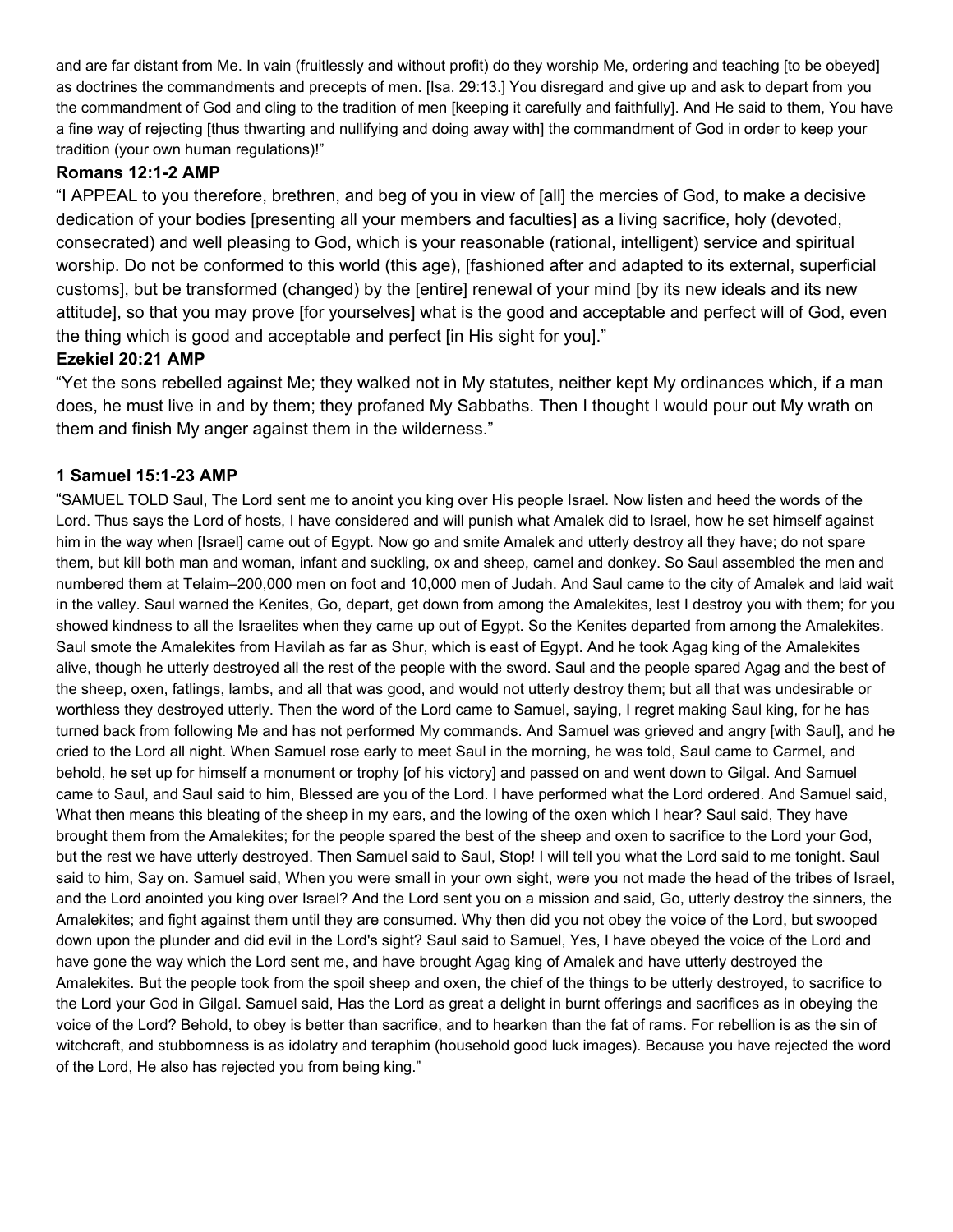## **Here Comes The Bride Part 2: Holiness is not a Dirty Word Pastor Kelly Word**

### **Hoesa 2:1921 AMP**

"And I will betroth you to Me forever; yes, I will betroth you to Me in righteousness and justice, in steadfast love, and in mercy. I will even betroth you to Me in stability and in faithfulness, and you shall know (recognize, be acquainted with, appreciate, give heed to, and cherish) the Lord. And in that day I will respond, says the Lord; I will respond to the heavens [which ask for rain to pour on the earth], and they shall respond to the earth [which begs for the rain it needs],"

### **2 Corinthians 11:24 AMP**

"For I am zealous for you with a godly eagerness and a divine jealousy, for I have betrothed you to one Husband, to present you as a chaste virgin to Christ. [Hos. 2:19, 20.] But [now] I am fearful, lest that even as the serpent beguiled Eve by his cunning, so your minds may be corrupted and seduced from wholehearted and sincere and pure devotion to Christ. [Gen. 3:4.] For [you seem readily to endure it] if a man comes and preaches another Jesus than the One we preached, or if you receive a different spirit from the [Spirit] you [once] received or a different gospel from the one you [then] received and welcomed; you tolerate [all that] well enough!"

### **Isaiah 54:46 AMP**

"Fear not, for you shall not be ashamed; neither be confounded and depressed, for you shall not be put to shame. For you shall forget the shame of your youth, and you shall not [seriously] remember the reproach of your widowhood any more. For your Maker is your Husband–the Lord of hosts is His name–and the Holy One of Israel is your Redeemer; the God of the whole earth He is called. For the Lord has called you like a woman forsaken, grieved in spirit, and heartsore–even a wife [wooed and won] in youth, when she is [later] refused and scorned, says your God."

**Holy: Greek 40: (Hageeos): compare to 53, 2282 sacred (physically, pure, morally blameless or religious, consecrated)** -- most holy **Greek 53: (hagnos): properly clean, innocent, modest, perfect: chaste, clean, pure Greek: 2282 to warm; to brood, to foster: cherish. Holinewss: Greek 42: (hageeosoonay): from 40; sacredness (properly, the quality of holiness)**

### **Hebrews 12:14 AMP**

"Strive to live in peace with everybody and pursue that consecration and holiness without which no one will [ever] see the Lord."

### **1 Peter 1:1317 AMP**

"So brace up your minds; be sober (circumspect, morally alert); set your hope wholly and unchangeably on the grace (divine favor) that is coming to you when Jesus Christ (the Messiah) is revealed. [Live] as children of obedience [to God]; do not conform yourselves to the evil desires [that governed you] in your former ignorance [when you did not know the requirements of the Gospel]. But as the One Who called you is holy, you yourselves also be holy in all your conduct and manner of living. For it is written, You shall be holy, for I am holy. [Lev. 11:44, 45.] And if you call upon Him as [your] Father Who judges each one impartially according to what he does, [then] you should conduct yourselves with true reverence throughout the time of your temporary residence [on the earth, whether long or short]."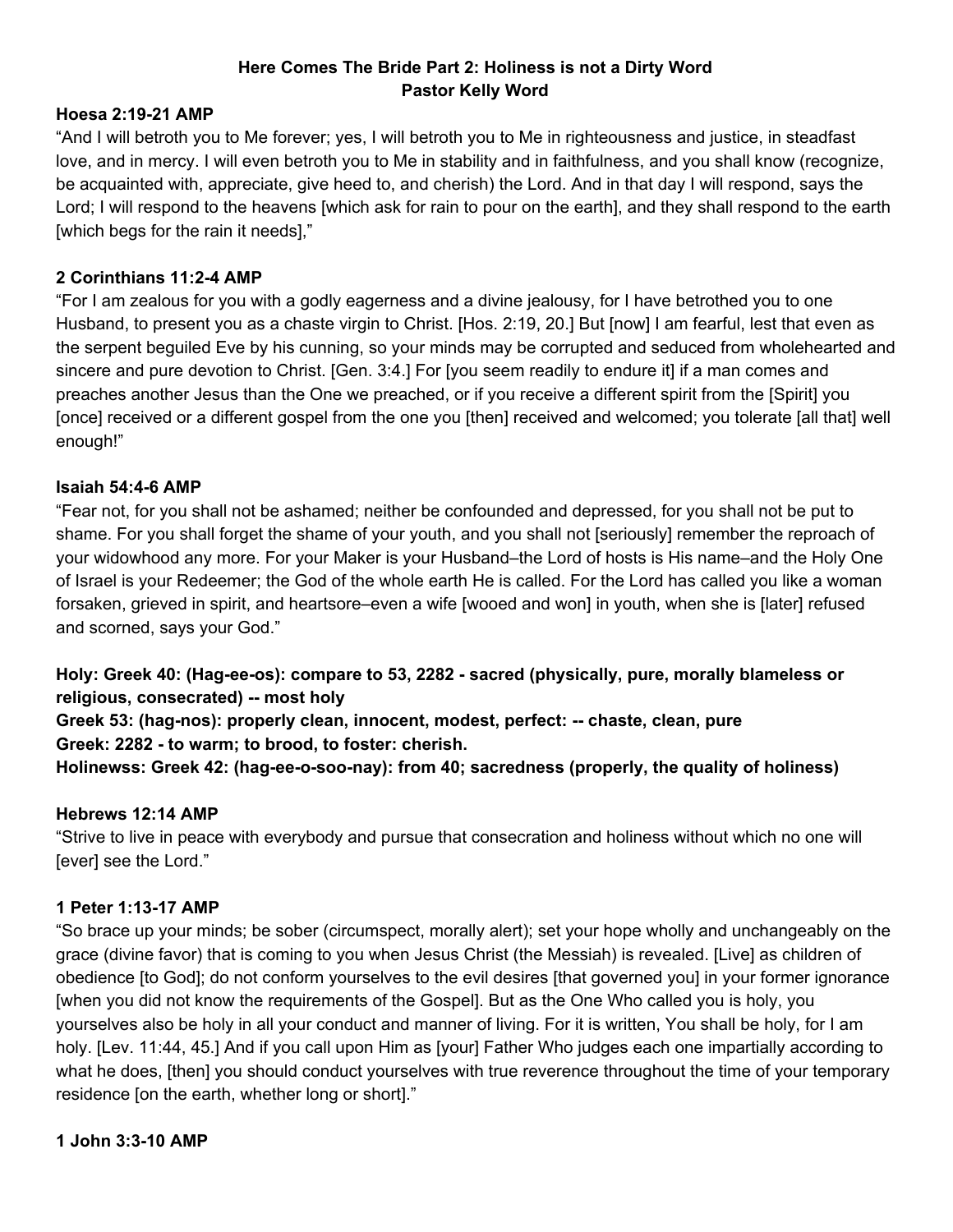"And everyone who has this hope [resting] on Him cleanses (purifies) himself just as He is pure (chaste, undefiled, guiltless). Everyone who commits (practices) sin is guilty of lawlessness; for [that is what] sin is, lawlessness (the breaking, violating of God's law by transgression or neglect–being unrestrained and unregulated by His commands and His will). You know that He appeared in visible form and became Man to take away [upon Himself] sins, and in Him there is no sin [essentially and forever]. No one who abides in Him [who lives and remains in communion with and in obedience to Him–deliberately, knowingly, and habitually] commits (practices) sin. No one who [habitually] sins has either seen or known Him [recognized, perceived, or understood Him, or has had an experiential acquaintance with Him]. Boys (lads), let no one deceive and lead you astray. He who practices righteousness [who is upright, conforming to the divine will in purpose, thought, and action, living a consistently conscientious life] is righteous, even as He is righteous. [But] he who commits sin [who practices evildoing] is of the devil [takes his character from the evil one], for the devil has sinned (violated the divine law) from the beginning. The reason the Son of God was made manifest (visible) was to undo (destroy, loosen, and dissolve) the works the devil [has done]. No one born (begotten) of God [deliberately, knowingly, and habitually] practices sin, for God's nature abides in him [His principle of life, the divine sperm, remains permanently within him]; and he cannot practice sinning because he is born (begotten) of God. By this it is made clear who take their nature from God and are His children and who take their nature from the devil and are his children: no one who does not practice righteousness [who does not conform to God's will in purpose, thought, and action] is of God; neither is anyone who does not love his brother (his fellow believer in Christ)."

### **2 Corinthians 7:1 AMP**

"THEREFORE, SINCE these [great] promises are ours, beloved, let us cleanse ourselves from everything that contaminates and defiles body and spirit, and bring [our] consecration to completeness in the [reverential] fear of God."

### **1 Thessalonians 4:112 AMP**

"FURTHERMORE, BRETHREN, we beg and admonish you in [virtue of our union with] the Lord Jesus, that [you follow the instructions which] you learned from us about how you ought to walk so as to please and gratify God, as indeed you are doing, [and] that you do so even more and more abundantly [attaining yet greater perfection in living this life]. For you know what charges and precepts we gave you [on the authority and by the inspiration of] the Lord Jesus. For this is the will of God, that you should be consecrated (separated and set apart for pure and holy living): that you should abstain and shrink from all sexual vice, That each one of you should know how to possess (control, manage) his own body in consecration (purity, separated from things profane) and honor, Not [to be used] in the passion of lust like the heathen, who are ignorant of the true God and have no knowledge of His will, That no man transgress and overreach his brother and defraud him in this matter or defraud his brother in business. For the Lord is an avenger in all these things, as we have already warned you solemnly and told you plainly. **For God has not called us to impurity but to consecration [to dedicate ourselves to the most thorough purity]. Therefore whoever disregards (sets aside and rejects** this) disregards not man but God, Whose [very] Spirit [Whom] He gives to you is holy (chaste, pure). But concerning brotherly love [for all other Christians], you have no need to have anyone write you, for **you yourselves have been [personally] taught by God to love one another.**And indeed you already are [extending and displaying your love] to all the brethren throughout Macedonia. But we beseech and earnestly exhort you, brethren, that you excel [in this matter] more and more, To make it your ambition and definitely endeavor to live quietly and peacefully, to mind your own affairs, and to work with your hands, as we charged you, So that you may bear yourselves becomingly and be correct and honorable and command the respect of the outside world, being dependent on nobody [self-supporting] and having need of nothing."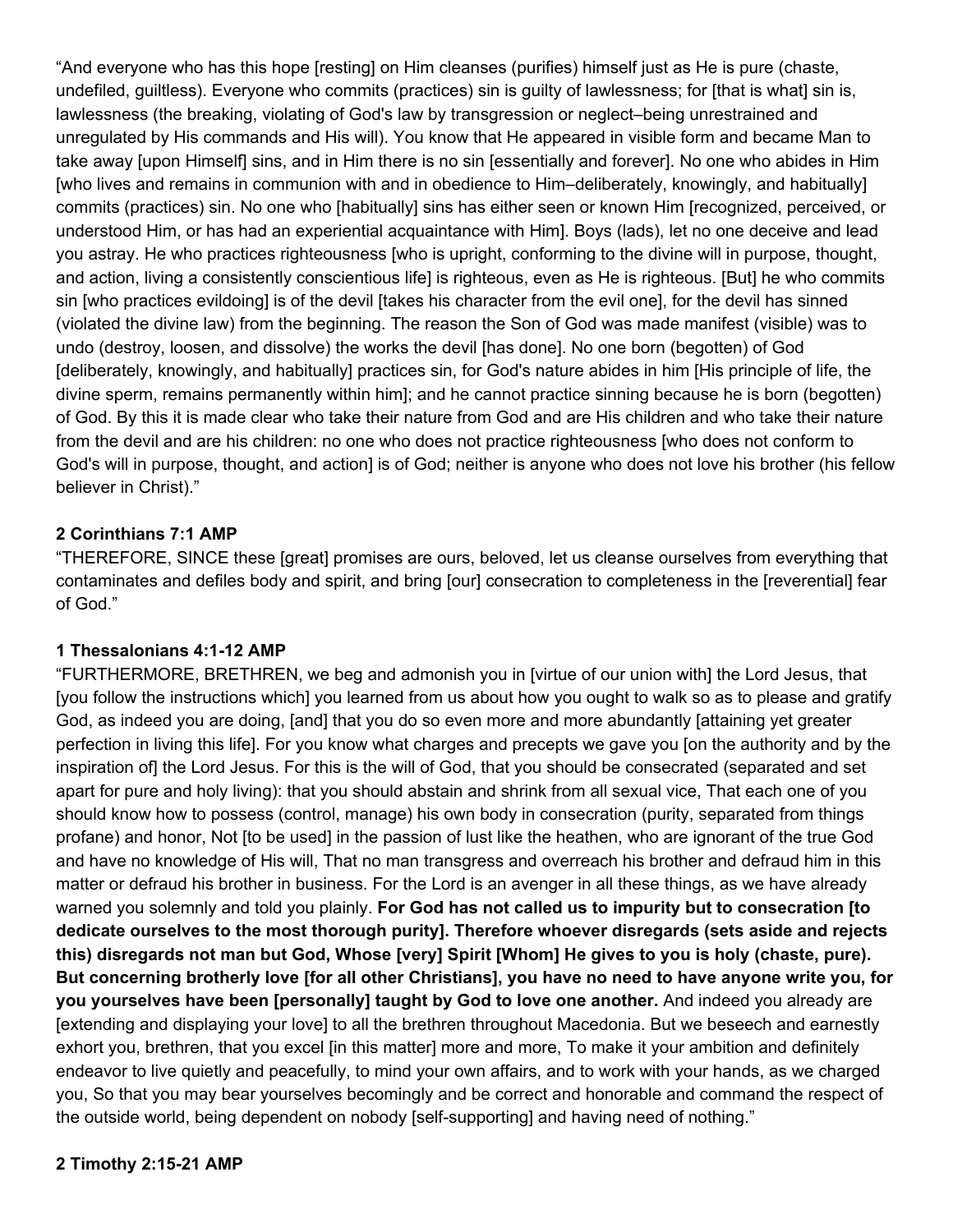"Study and be eager and do your utmost to present yourself to God approved (tested by trial), a workman who has no cause to be ashamed, correctly analyzing and accurately dividing [rightly handling and skillfully teaching] the Word of Truth. But avoid all empty (vain, useless, idle) talk, for it will lead people into more and more ungodliness. And their teaching [will devour; it] will eat its way like cancer or spread like gangrene. So it is with Hymenaeus and Philetus, Who have missed the mark and swerved from the truth by arguing that the resurrection has already taken place. They are undermining the faith of some. But the firm foundation of (laid by) God stands, sure and unshaken, bearing this seal (inscription): The Lord knows those who are His, and, Let everyone who names [himself by] the name of the Lord give up all iniquity and stand aloof from it. [Num. 16:5; Isa. 26:13.] But in a great house there are not only vessels of gold and silver, but also [utensils] of wood and earthenware, and some for honorable and noble [use] and some for menial and ignoble [use]. So whoever cleanses himself [from what is ignoble and unclean, who separates himself from contact with contaminating and corrupting influences] will [then himself] be a vessel set apart and useful for honorable and noble purposes, consecrated and profitable to the Master, fit and ready for any good work."

### **Leviticus 20:26 AMP**

"And you shall be holy to Me; for I the Lord am holy, and have separated you from the peoples, that you should be Mine."

### **Isaiah 35:810 AMP**

"And a highway shall be there, and a way; and it shall be called the Holy Way. The unclean shall not pass over it, but it shall be for the redeemed; the wayfaring men, yes, the simple ones and fools, shall not err in it and lose their way. No lion shall be there, nor shall any ravenous beast come up on it; they shall not be found there. But the redeemed shall walk on it. And the ransomed of the Lord shall return and come to Zion with singing, and everlasting joy shall be upon their heads; they shall obtain joy and gladness, and sorrow and sighing shall flee away."

### **1 Thessalonians 5:23 AMP**

"And may the God of peace Himself sanctify you through and through [separate you from profane things, make you pure and wholly consecrated to God]; and may your spirit and soul and body be preserved sound and complete [and found] blameless at the coming of our Lord Jesus Christ (the Messiah)."

### **1 Corinthians 6:1720 AMP**

"But the person who is united to the Lord becomes one spirit with Him. Shun immorality and all sexual looseness [flee from impurity in thought, word, or deed]. Any other sin which a man commits is one outside the body, but he who commits sexual immorality sins against his own body. Do you not know that your body is the temple (the very sanctuary) of the Holy Spirit Who lives within you, Whom you have received [as a Gift] from God? You are not your own, You were bought with a price [purchased with a preciousness and paid for, made His own]. So then, honor God and bring glory to Him in your body."

### **Leveticus 19:2 AMP**

"Say to all the assembly of the Israelites, You shall be holy, for I the Lord your God am holy. [I Pet. 1:15.]"

### **James 1:21 AMP**

"So get rid of all uncleanness and the rampant outgrowth of wickedness, and in a humble (gentle, modest) spirit receive and welcome the Word which implanted and rooted [in your hearts] contains the power to save your souls."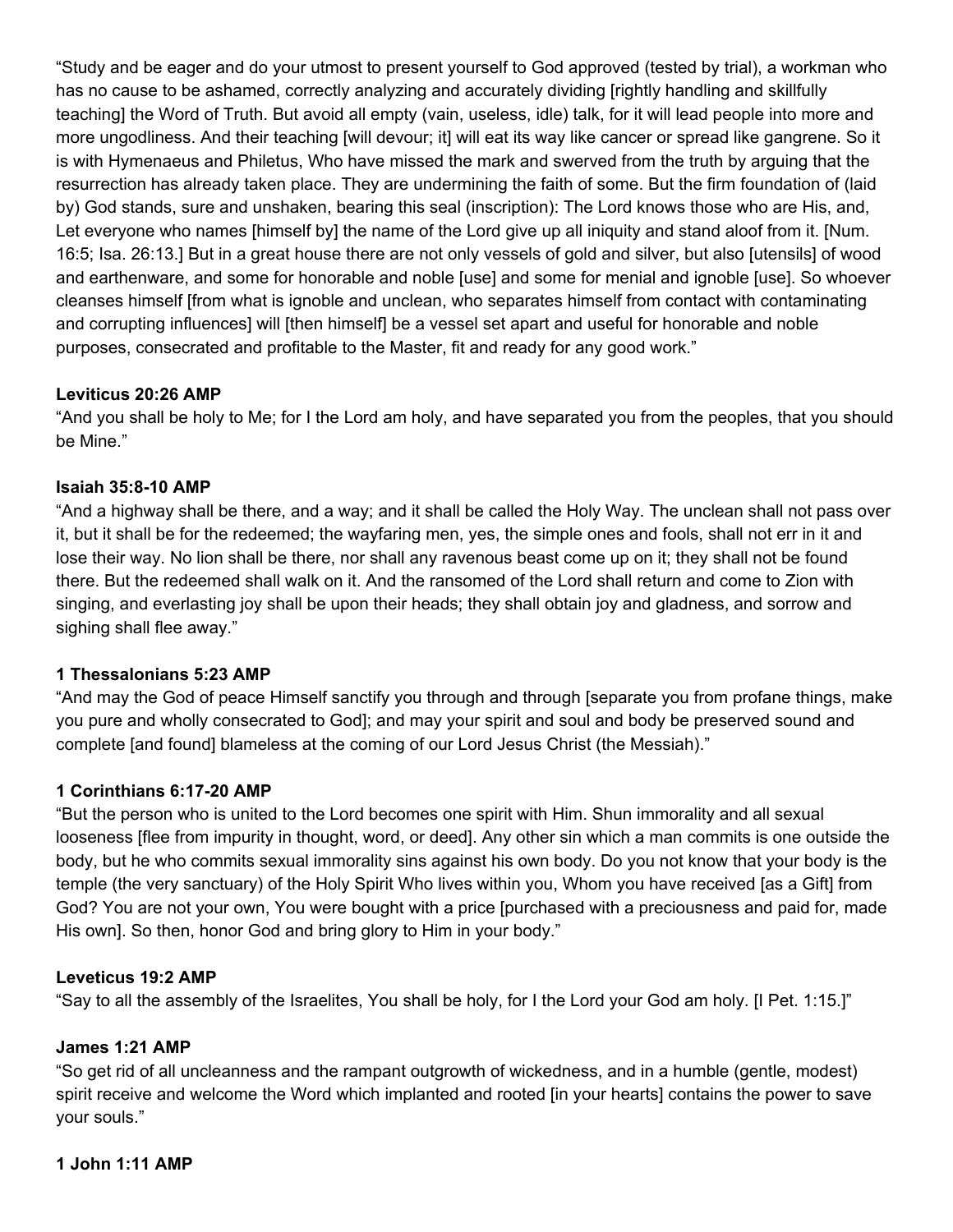"Beloved, do not imitate evil, but imitate good. He who does good is of God; he who does evil has not seen (discerned or experienced) God [has enjoyed no vision of Him and does not know Him at all]."

### **1 Corinthians 6:911 AMP**

"Do you not know that the unrighteous and the wrongdoers will not inherit or have any share in the kingdom of God? Do not be deceived (misled): neither the impure and immoral, nor idolaters, nor adulterers, nor those who participate in homosexuality, Nor cheats (swindlers and thieves), nor greedy graspers, nor drunkards, nor foulmouthed revilers and slanderers, nor extortioners and robbers will inherit or have any share in the kingdom of God. And such some of you were [once]. But you were washed clean (purified by a complete atonement for sin and made free from the guilt of sin), and you were consecrated (set apart, hallowed), and you were justified [pronounced righteous, by trusting] in the name of the Lord Jesus Christ and in the [Holy] Spirit of our God."

# **1 John 5:24 AMP**

"By this we come to know (recognize and understand) that we love the children of God: when we love God and obey His commands (orders, charges)–[when we keep His ordinances and are mindful of His precepts and His teaching]. For the [true] love of God is this: that we do His commands [keep His ordinances and are mindful of His precepts and teaching]. And these orders of His are not irksome (burdensome, oppressive, or grievous). For whatever is born of God is victorious over the world; and this is the victory that conquers the world, even our faith."

### **Revelation 19:79 AMP**

"Let us rejoice and shout for joy [exulting and triumphant]! Let us celebrate and ascribe to Him glory and honor, for the marriage of the Lamb [at last] has come, and His bride has prepared herself. [Ps. 118:24.] She has been permitted to dress in fine (radiant) linen, dazzling and white–for the fine linen is (signifies, represents) the righteousness (the upright, just, and godly living, deeds, and conduct, and right standing with God) of the saints (God's holy people). Then [the angel] said to me, Write this down: Blessed (happy, to be envied) are those who are summoned (invited, called) to the marriage supper of the Lamb. And he said to me [further], These are the true words (the genuine and exact declarations) of God."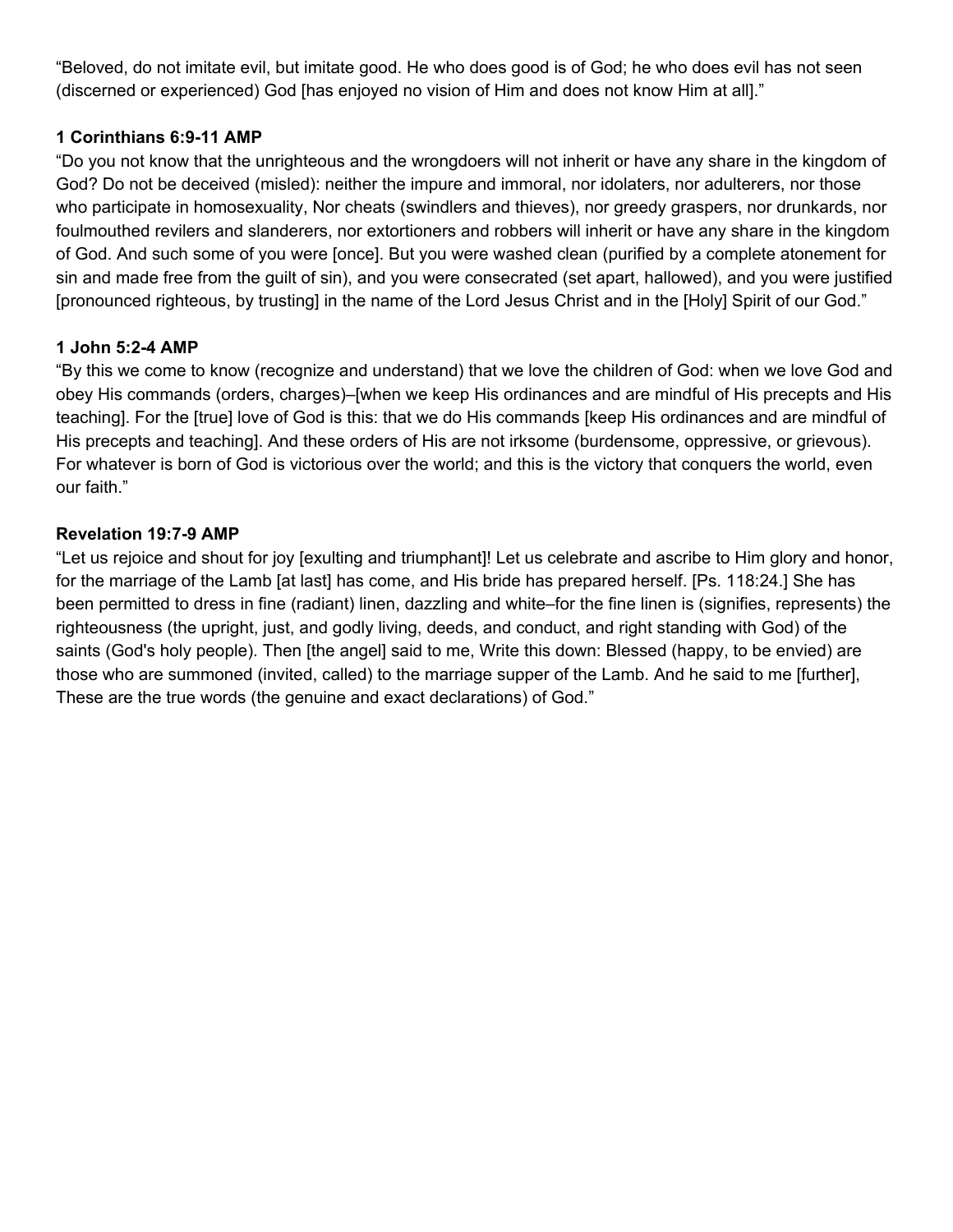### **Here Comes The Bride Part 3: The Art of Submission Pastor Kelly Word**

As the Bride of Christ, the church is a picture of the female role in a marriage. We are going to look at **a woman's role in marriage to see how we should behave as the Bride of Christ.**

### **Isaiah 62:5 AMP**

"For as a young man marries a virgin [O Jerusalem], so shall your sons marry you; and as the bridegroom rejoices over the bride, so shall your God rejoice over you."

# **Can A Woman Really Lead In The Home? Is It Biblical?**

### **Genesis 2:1524 AMP**

"And the Lord God took the man and put him in the Garden of Eden to tend and guard and keep it. And the Lord God commanded the man, saying, You may freely eat of every tree of the garden; But of the tree of the knowledge of good and evil and blessing and calamity you shall not eat, for in the day that you eat of it you shall surely die. Now the Lord God said, It is not good (sufficient, satisfactory) that the man should be alone; I will make him a helper meet (suitable, adapted, complementary) for him. And out of the ground the Lord God formed every [wild] beast and living creature of the field and every bird of the air and brought them to Adam to see what he would call them; and whatever Adam called every living creature, that was its name. And Adam gave names to all the livestock and to the birds of the air and to every [wild] beast of the field; but for Adam there was not found a helper meet (suitable, adapted, complementary) for him. And the Lord God caused a deep sleep to fall upon Adam; and while he slept, He took one of his ribs or a part of his side and closed up the [place with] flesh. And the rib or part of his side which the Lord God had taken from the man He built up and made into a woman, and He brought her to the man. Then Adam said, This [creature] is now bone of my bones and flesh of my flesh; she shall be called Woman, because she was taken out of a man. Therefore a man shall leave his father and his mother and *shall become united and cleave to his wife*,and they shall become one flesh. [Matt. 19:5; I Cor. 6:16; Eph. 5:31-33.] And the man and his wife were both naked and were not embarrassed or ashamed in each other's presence."

**Cleave Hebrew 1692: (daw-bak)** - to impinge (to make an impression; have an effect or impact), cling or adhere; **to catch by pursuit**; abide fast, cleave (fast together), follow close (hard after), be joined together, keep fast, overtake, pursue hard, stick, take.

### **Matthew 19:46 KJV**

And he answered and said unto them, "Have ye not read, that he which made them at the beginning made them male and female," and said, "for this cause shall a man leave father and mother, and shall cleave to his wife: and they twain shall be one flesh? Wherefore they are no more twain (two), but one flesh. What therefore God hath joined together, let not man put asunder."

### **Ephesians 5:21-33 AMP**

"Be subject to one another out of reverence for Christ (the Messiah, the Anointed One). Wives, be subject (be submissive and adapt yourselves) to your own husbands as [a service] to the Lord. For the husband is head of the wife as Christ is the Head of the church, Himself the Savior of [His] body. As the church is subject to Christ, so let wives also be subject in everything to their husbands. Husbands, love your wives, as Christ loved the church and gave Himself up for her, So that He might sanctify her, having cleansed her by the washing of water with the Word, That He might present the church to Himself in glorious splendor, without spot or wrinkle or any such things [that she might be holy and faultless]. Even so husbands should love their wives as [being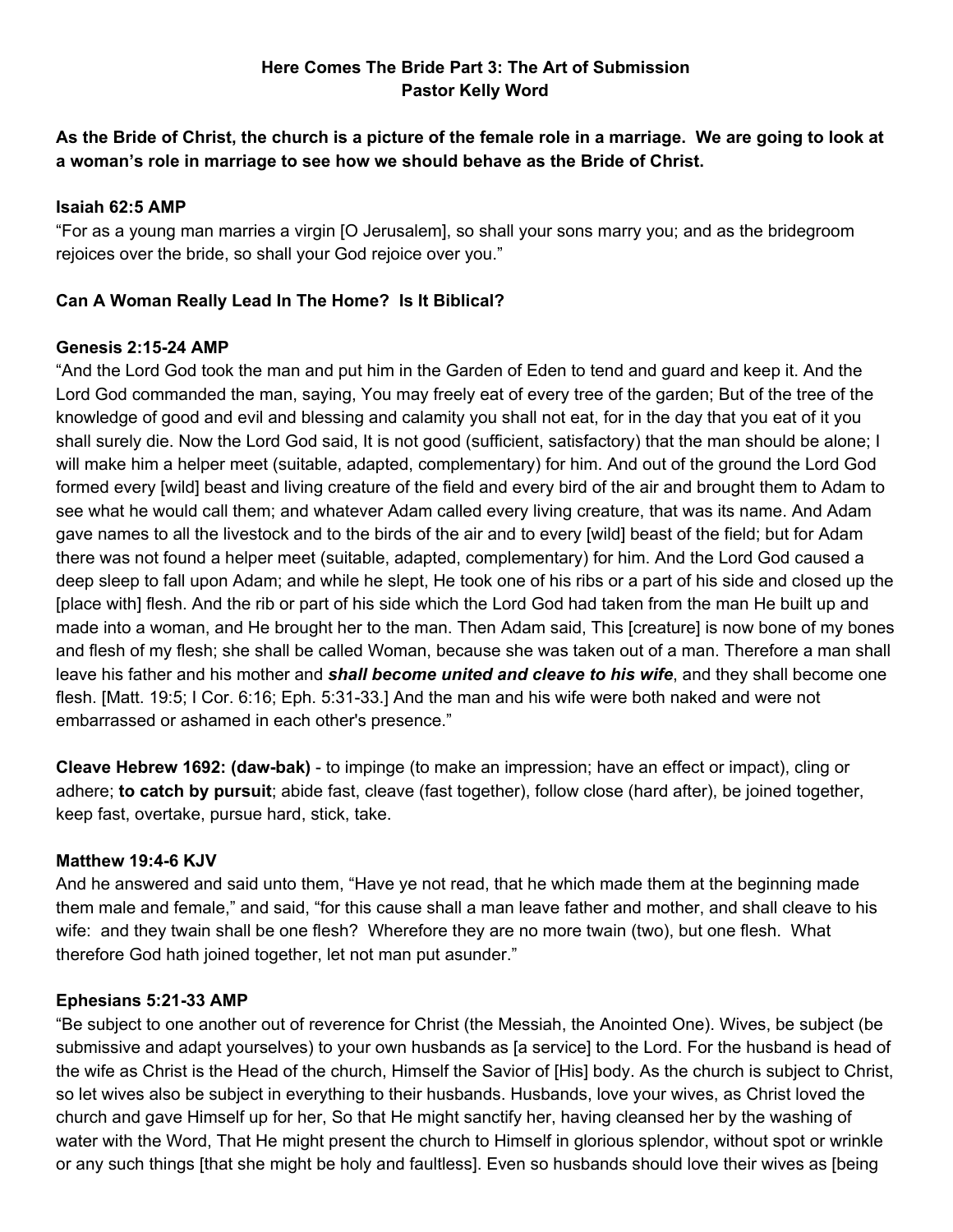in a sense] their own bodies. He who loves his own wife loves himself. For no man ever hated his own flesh, but nourishes and carefully protects and cherishes it, as Christ does the church, Because we are members (parts) of His body. For this reason a man shall leave his father and his mother and shall be joined to his wife, and the two shall become one flesh. [Gen. 2:24.] This mystery is very great, but I speak concerning [the relation of] Christ and the church. However, let each man of you [without exception] love his wife as [being in a sense] his very own self; and let the wife see that she respects and reverences her husband [that she notices him, regards him, honors him, prefers him, venerates, and esteems him; and that she defers to him, praises him, and loves and admires him exceedingly]. [I Pet. 3:2.]"

# **1 Corinthians 11:3 AMP**

"But I want you to know and realize that Christ is the Head of every man, the head of a woman is her husband, and the Head of Christ is God."

- So, this scripture tells us that the HUSBAND is the head of the house. He is the leader! And the WIFE is subject or submissive to the husband. So, in the marriage picture of our relationship with God, God is the leader. We are submissive and subject to Him.
- Notice in Ephesians it says be submissive to YOUR OWN HUSBAND. Submission is in the home. It doesn't mean that a woman must be submissive to EVERY MAN. She must just walk in submission to HER OWN HUSBAND! In the same way, we are to be submissive ONLY to God. We should not bow down or follow the direction of any other thing or person but God.
- HUSBANDS are to love their wives as Christ loved the church. Let's look at that relationship. Jesus was a servant leader. He provided for, taught, cared for, and served. Even to the point of washing his disciples feet.
- It is the HUSBANDs role to provide leadership and Biblical truth to the household, and it's the WIVES role to submit to that truth and Biblical Leadership! So, God provides leadership, and it's our role to submit to that leadership, and follow God.

# **IT'S ALL ABOUT KNOWING WHAT YOU ARE RESPONSIBLE FOR, AND FLOWING IN THAT RESPONSIBILITY!**

- LADIES, you are NOT responsible for your husbands! We must quit treating our men like children. It is NOT Biblical! In the same way, we are not responsible for God.
	- **○ Jeremiah 29:11 AMP** "For I know the thoughts and plans that I have for you, says the Lord, thoughts and plans for welfare and peace and not for evil, to give you hope in your final outcome."
- The feminist movement and society jokes portraying our men as dumb and incompetent children who have to be looked over to make it in life have messed up God's Biblical view of the family. He doesn't need you to tell him how to do everything, or remind him 50 times that decisions need to be made etc. Your husband is not a child!
	- **Proverbs 21:19 HCSB** "Better to live in a wilderness than with a nagging and hot-tempered wife."
	- **○ Proverbs 21:9 AMP** "It is better to dwell in a corner of the housetop [on the flat oriental roof, exposed to all kinds of weather] than in a house shared with a nagging, quarrelsome, and faultfinding woman."
	- **Proverbs 25:24 AMP** "It is better to dwell in the corner of the housetop than to share a house with a disagreeing, quarrelsome, and scolding woman. [Prov. 21:9.]"
- I know what you're thinking…. What's going to happen at home if I quit trying to run everything?!? Men haven't been taking responsibility because we don't give them any room to be responsible!!! We must make room for our men to be men!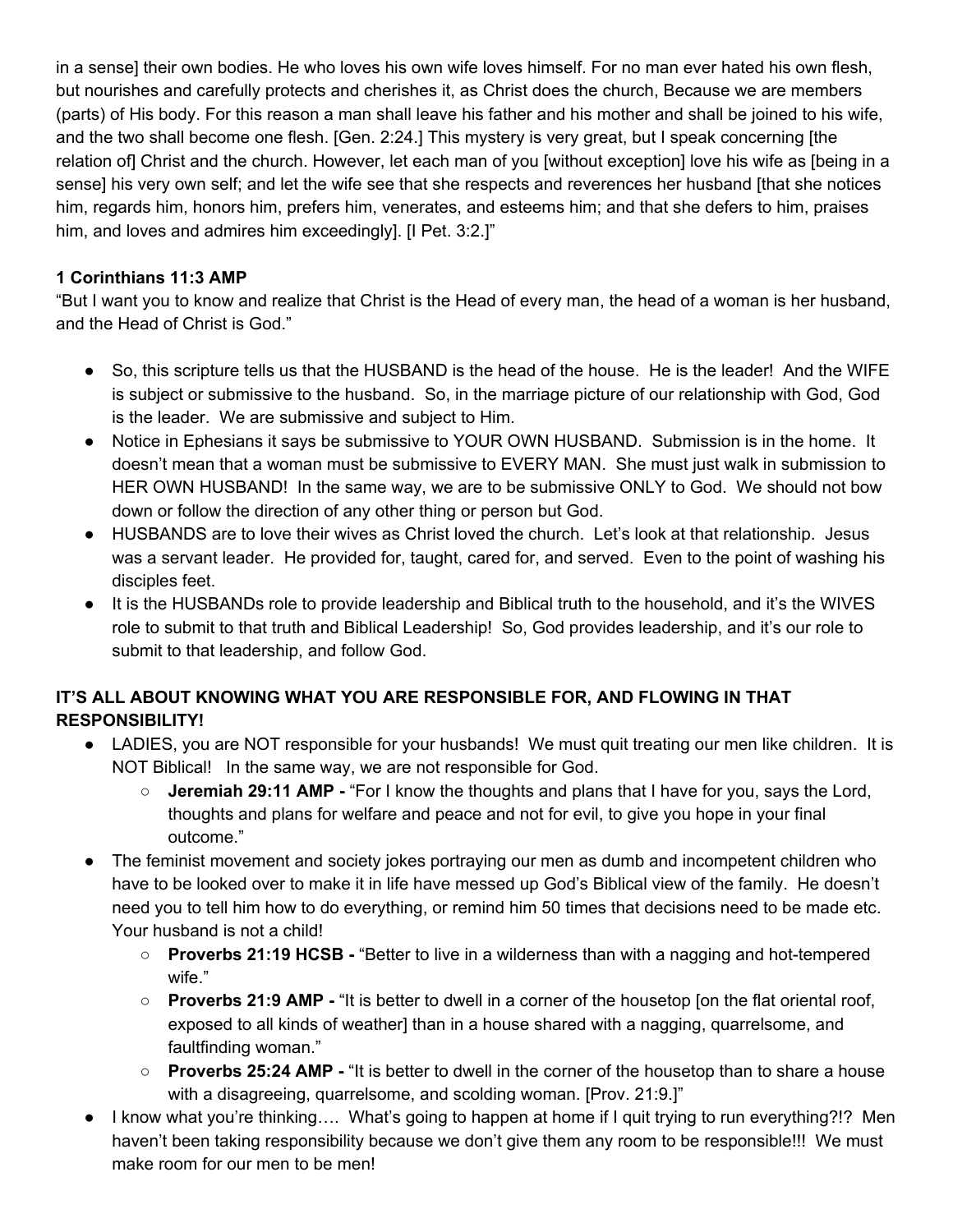- I hear it now… But what if he messes it up???? You know… He's going to!
- You have to give your husband permission and room to FAIL! And extend grace!
- **○ Colossians 4:6 AMP** "Let your speech at all times be gracious (pleasant and winsome), seasoned [as it were] with salt, [so that you may never be at a loss] to know how you ought to answer anyone [who puts a question to you]."
- $\circ$  In the same way, we need to make space for God, and we need to allow Him to lead.
- Lamentations 3:22-26 AMP "It is because of the Lord's mercy and loving-kindness that we are not consumed, because His [tender] compassions fail not. [Mal. 3:6.] They are new every morning; great and abundant is Your stability and faithfulness. [Isa. 33:2.] The Lord is my portion or share, says my living being (my inner self); therefore will I hope in Him and wait expectantly for Him. [Num. 18:20.] The Lord is good to those who wait hopefully and expectantly for Him, to those who seek Him [inquire of and for Him and require Him by right of necessity and on the authority of God's word]. It is good that one should hope in and wait quietly for the salvation (the safety and ease) of the Lord."
- WHAT DO I DO IF MY HUSBAND IS A HEATHEN? We know God is not a Heathen, but in the **natural, what do we do?**

# **○ 1 PETER 3:19 AMP**

- "IN LIKE manner, you married women, be submissive to your own husbands [subordinate yourselves as being secondary to and dependent on them, and adapt yourselves to them], so that even if any do not obey the Word [of God], they may be won over not by discussion but by the [godly] lives of their wives, When they observe the pure and modest way in which you conduct yourselves, together with your reverence [for your husband; you are to feel for him all that reverence includes: to respect, defer to, revere him–to honor, esteem, appreciate, prize, and, in the human sense, to adore him, that is, to admire, praise, be devoted to, deeply love, and enjoy your husband]. Let not yours be the [merely] external adorning with [elaborate] interweaving and knotting of the hair, the wearing of jewelry, or changes of clothes; But let it be the inward adorning and beauty of the hidden person of the heart, with the incorruptible and unfading charm of a gentle and peaceful spirit, which [is not anxious or wrought up, but] is very precious in the sight of God.
- For it was thus that the pious women of old who hoped in God were [accustomed] to beautify themselves and were submissive to their husbands [adapting themselves to them as themselves secondary and dependent upon them]. It was thus that Sarah obeyed Abraham [following his guidance and acknowledging his headship over her by] calling him lord (master, leader, authority). And you are now her true daughters if you do right and let nothing terrify you [**not giving way to hysterical fears or letting anxieties unnerve you**]. In the same way you married men should live considerately with [your wives], with an intelligent recognition [of the marriage relation], honoring the woman as [physically] the weaker, but [realizing that you] are joint heirs of the grace (God's unmerited favor) of life, **in order that your prayers may not be hindered and cut off. [Otherwise you cannot pray effectively.]**Finally, all [of you] should be of one and the same mind (united in spirit), sympathizing [with one another], loving [each other] as brethren [of one household], compassionate and courteous (tenderhearted and humble). Never return evil for evil or insult for insult (scolding, tongue-lashing, berating), but on the contrary blessing [praying for their welfare, happiness, and protection, and truly pitying and loving them]. For know that to this you have been called, that you may yourselves inherit a blessing [from God–that you may obtain a blessing as heirs, bringing welfare and happiness and protection]."
- NOTICE Peter also said, be subject to your OWN HUSBAND. Women are NOT LESSER PEOPLE. Women can lead in the workforce. Women can lead in the church, but at home, the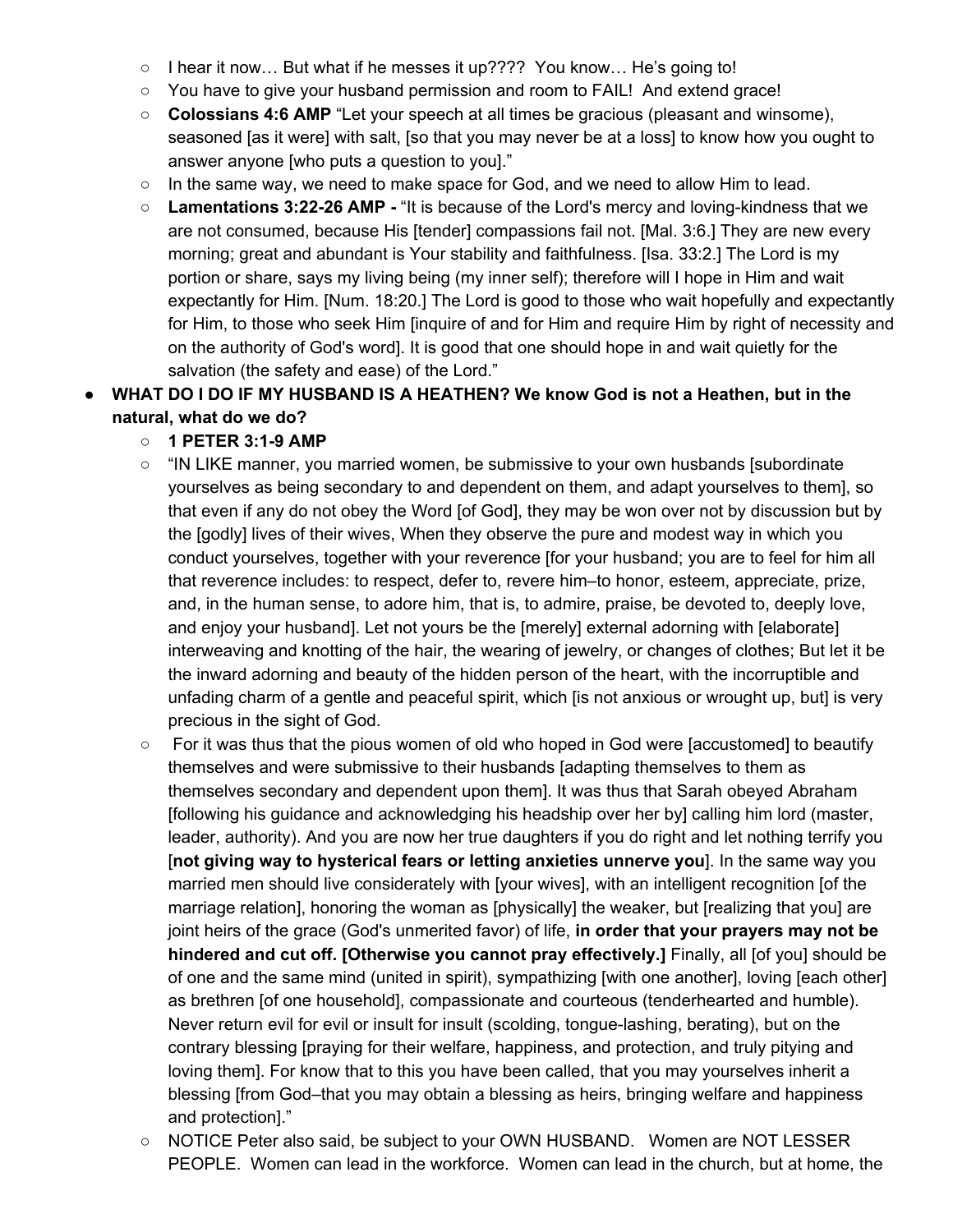husband is the head of the house. Also, our conversation ABOUT our husband is important. You should NEVER put down your husband to others. Always be building up. We should also never put down God. Always be hopeful. ALWAYS BE ON THE LOOKOUT FOR GOOD!

- **● You are Not Responsible for Punishing Your Husband Because You Don't Like Something He Did or Didn't Do. We also shouldn't blame or punish God.**
	- **○ 1 Corinthians 7:117 AMP** "NOW AS to the matters of which you wrote me. It is well [and by that I mean advantageous, expedient, profitable, and wholesome] for a man not to touch a woman [to cohabit with her] but to remain unmarried. But because of the temptation to impurity and to avoid immorality, let each [man] have his own wife and let each [woman] have her own husband. The husband should give to his wife her conjugal rights (goodwill, kindness, and what is due her as his wife), and likewise the wife to her husband. For the wife does not have [exclusive] authority and control over her own body, but the husband [has his rights]; likewise also the husband does not have [exclusive] authority and control over his body, but the wife [has her rights]. Do not refuse and deprive and defraud each other [of your due marital rights], except perhaps by mutual consent for a time, so that you may devote yourselves unhindered to prayer. But afterwards resume marital relations, lest Satan tempt you [to sin] through your lack of restraint of sexual desire. [Exod. 19:15.] But I am saying this more as a matter of permission and concession, not as a command or regulation. I wish that all men were like I myself am [in this matter of self-control]. But each has his own special gift from God, one of this kind and one of another. But to the unmarried people and to the widows, I declare that it is well (good, advantageous, expedient, and wholesome) for them to remain [single] even as I do. But if they have not self-control (restraint of their passions), they should marry. For it is better to marry than to be aflame [with passion and tortured continually with ungratified desire]. But to the married people I give charge–not I but the Lord–that the wife is not to separate from her husband. But if she does [separate from and divorce him], let her remain single or else be reconciled to her husband. And [I charge] the husband [also] that he should not put away or divorce his wife. To the rest I declare–I, not the Lord [for Jesus did not discuss this]–that if any brother has a wife who does not believe [in Christ] and she consents to live with him, he should not leave or divorce her. And if any woman has an unbelieving husband and he consents to live with her, she should not leave or divorce him. For the unbelieving husband is set apart (separated, withdrawn from heathen contamination, and affiliated with the Christian people) by union with his consecrated (set-apart) wife, and the unbelieving wife is set apart and separated through union with her consecrated husband. Otherwise your children would be unclean (unblessed heathen, outside the Christian covenant), but as it is they are prepared for God [pure and clean]. But if the unbelieving partner [actually] leaves, let him do so; in such [cases the remaining] brother or sister is not morally bound. But God has called us to peace. For, wife, how can you be sure of converting and saving your husband? Husband, how can you be sure of converting and saving your wife? Only, let each one [seek to conduct himself and regulate his affairs so as to] lead the life which the Lord has allotted and imparted to him and to which God has invited and summoned him. This is my order in all the churches."

### **What should our attitudes as the bride be?**

### **Proverbs 19:14 AMP**

"House and riches are the inheritance from fathers, but a wise, understanding, and prudent wife is from the Lord. [Prov. 18:22.]"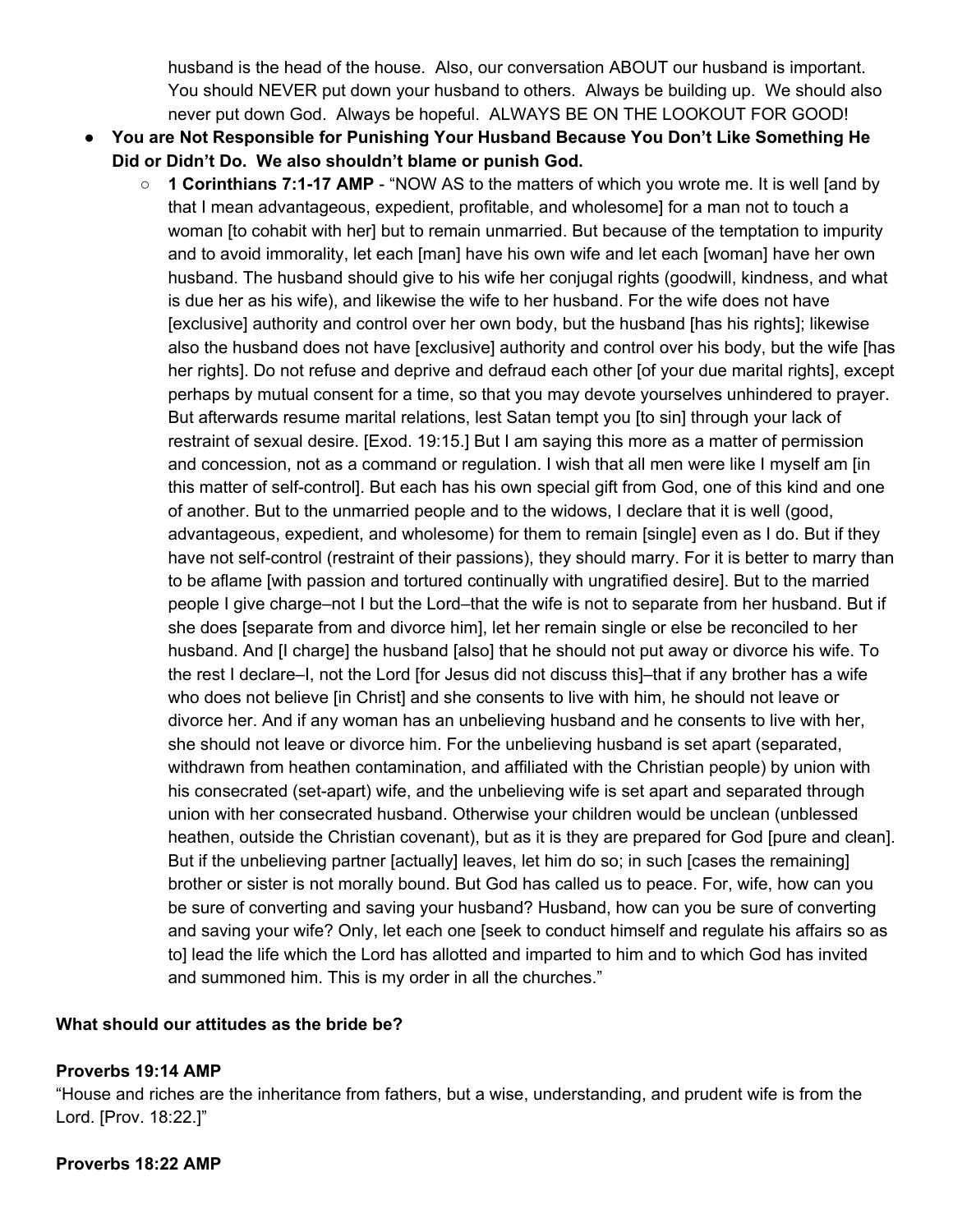"He who finds a [true] wife finds a good thing and obtains favor from the Lord. [Prov. 19:14; 31:10.]"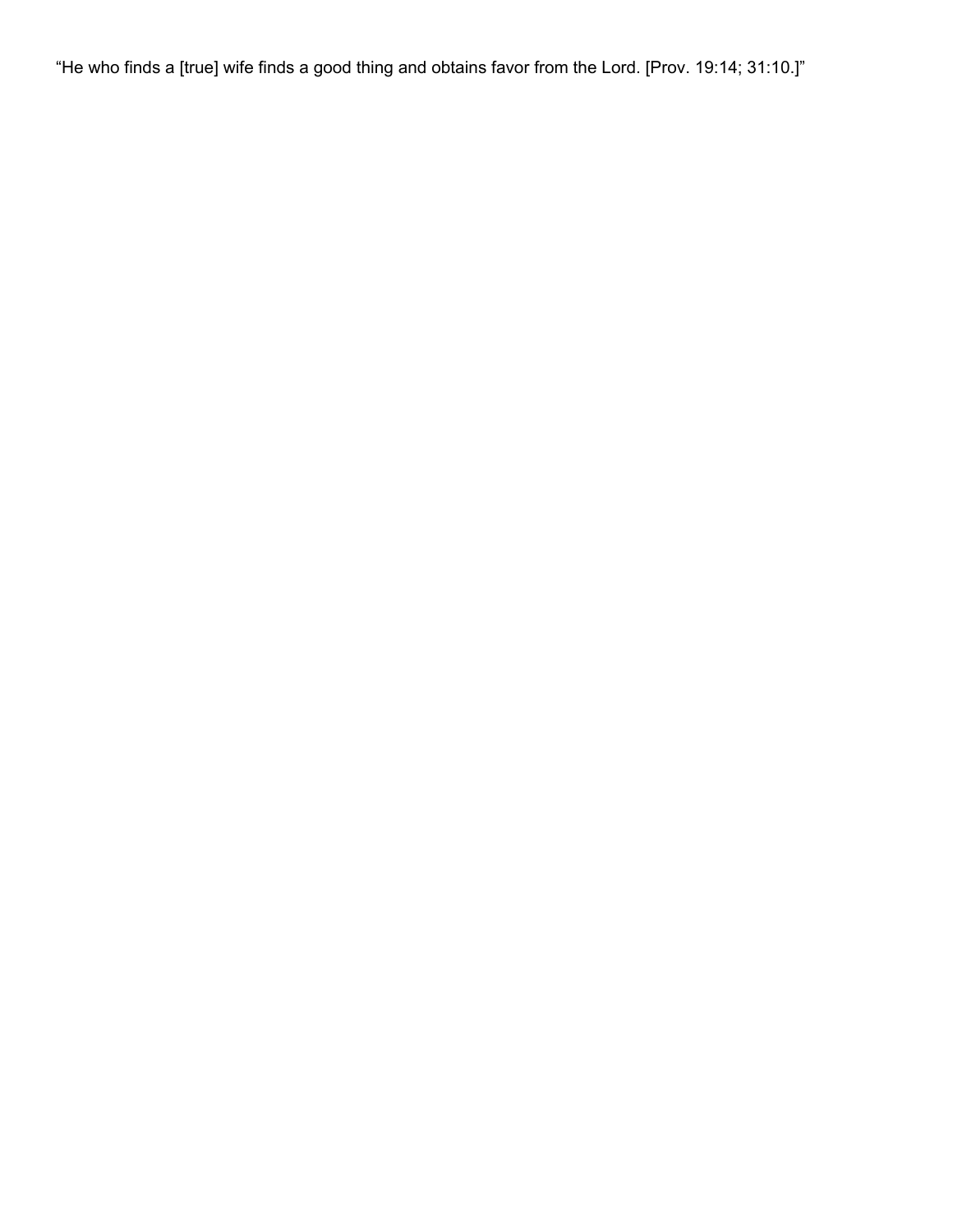### **Here Comes The Bride Part 4: Head of the House Pastor Kelly Word**

#### **Matthew 19:46 KJV**

And he answered and said unto them, "Have ye not read, that he which made them at the beginning made them male and female," and said, "for this cause shall a man leave father and mother, and shall cleave to his wife: and they twain shall be one flesh? Wherefore they are no more twain (two), but one flesh. What therefore God hath joined together, let not man put asunder."

**Cleave Hebrew 1692: (dawbak)** to impinge (to make an impression; have an effect or impact), cling or adhere; **to catch by pursuit**; abide fast, cleave (fast together), follow close (hard after), be joined together, keep fast, overtake, pursue hard, stick, take.

#### **Ephesians 5:21-33 AMP**

"Be subject to one another out of reverence for Christ (the Messiah, the Anointed One). Wives, be subject (be submissive and adapt yourselves) to your own husbands as [a service] to the Lord. For the husband is head of the wife as Christ is the Head of the church, Himself the Savior of [His] body. As the church is subject to Christ, so let wives also be subject in everything to their husbands. Husbands, love your wives, as Christ loved the church and gave Himself up for her, So that He might sanctify her, having cleansed her by the washing of water with the Word, That He might present the church to Himself in glorious splendor, without spot or wrinkle or any such things [that she might be holy and faultless]. Even so husbands should love their wives as [being in a sense] their own bodies. He who loves his own wife loves himself. For no man ever hated his own flesh, but nourishes and carefully protects and cherishes it, as Christ does the church, Because we are members (parts) of His body. For this reason a man shall leave his father and his mother and shall be joined to his wife, and the two shall become one flesh. [Gen. 2:24.] This mystery is very great, but I speak concerning [the relation of] Christ and the church. However, let each man of you [without exception] love his wife as [being in a sense] his very own self; and let the wife see that she respects and reverences her husband [that she notices him, regards him, honors him, prefers him, venerates, and esteems him; and that she defers to him, praises him, and loves and admires him exceedingly]. [I Pet. 3:2.]"

#### **1 Corinthians 11:3 AMP**

"But I want you to know and realize that Christ is the Head of every man, the head of a woman is her husband, and the Head of Christ is God."

#### **1 Timothy 5:8 AMP**

"But if any provide not for his own, and specially for those of his own house, he hath denied the faith, and is worse than an infidel."

● As the head of the house, it is the husband's job to make sure that the household is provided for. In the same way, God makes sure we are provided for.

#### **1 Timothy 3:27 AMP**

"A bishop then must be blameless, the husband of one wife, vigilant, sober, of good behaviour, given to hospitality, apt to teach; Not given to wine, no striker, not greedy of filthy lucre; but patient, not a brawler, not covetous; One that ruleth well his own house, having his children in subjection with all gravity; (For if a man know not how to rule his own house, how shall he take care of the church of God?) Not a novice, lest being lifted up with pride he fall into the condemnation of the devil. Moreover he must have a good report of them which are without; lest he fall into reproach and the snare of the devil."

#### **Deuteronomy 6:7-7 AMP**

"And these words, which I command thee this day, shall be in thine heart: And thou shalt teach them diligently unto thy children, and shalt talk of them when thou sittest in thine house, and when thou walkest by the way, and when thou liest down, and when thou risest up."

#### **1 Peter 3:710 AMP**

"In the same way you married men should live considerately with [your wives], with an intelligent recognition [of the marriage relation], honoring the woman as [physically] the weaker, but [realizing that you] are joint heirs of the grace (God's unmerited favor) of life, in order that your prayers may not be hindered and cut off. [Otherwise you cannot pray effectively.] Finally, all [of you] should be of one and the same mind (united in spirit), sympathizing [with one another], loving [each other] as brethren [of one household], compassionate and courteous (tenderhearted and humble). Never return evil for evil or insult for insult (scolding, tongue-lashing, berating), but on the contrary blessing [praying for their welfare, happiness, and protection, and truly pitying and loving them]. For know that to this you have been called, that you may yourselves inherit a blessing [from God–that you may obtain a blessing as heirs, bringing welfare and happiness and protection]. For let him who wants to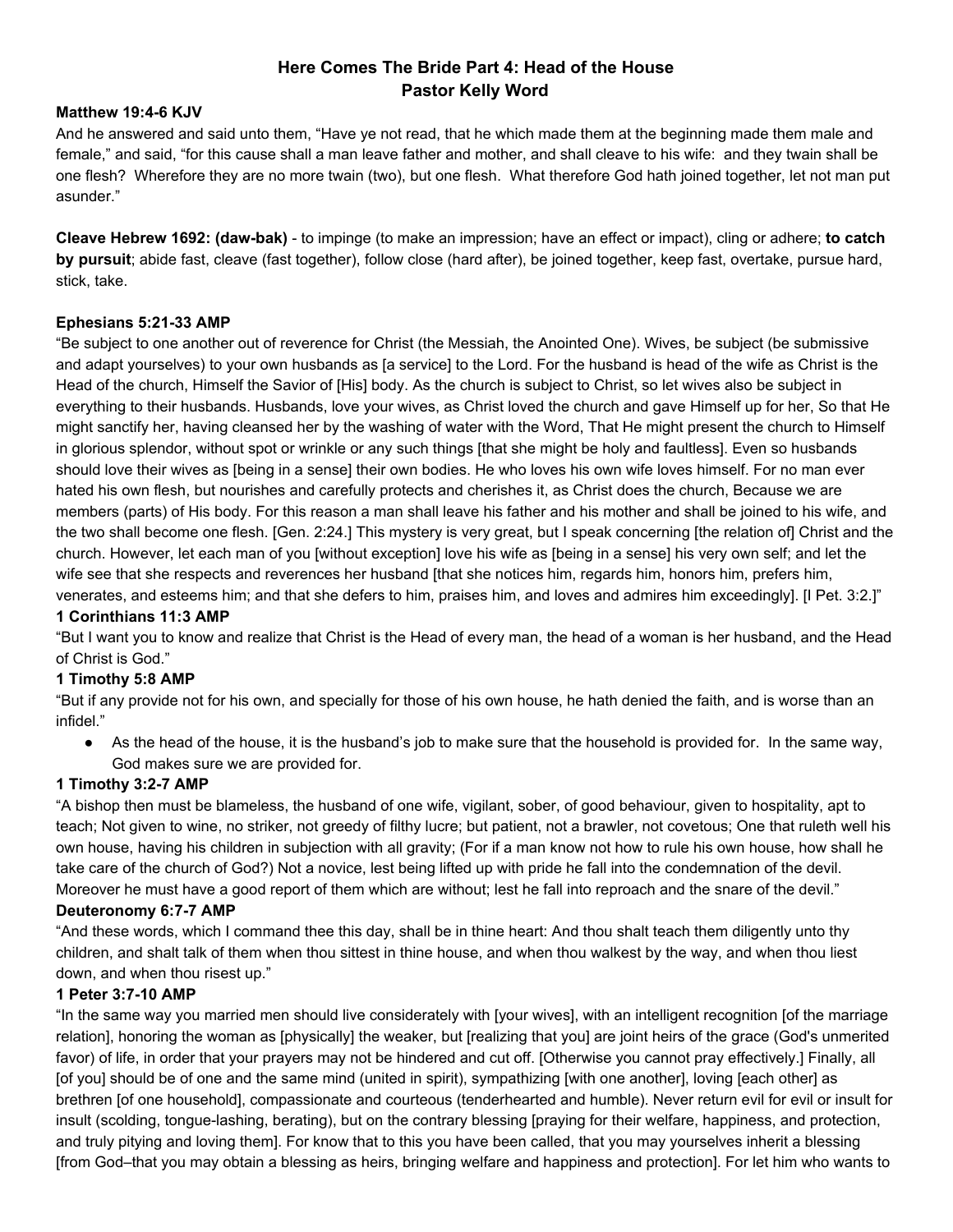enjoy life and see good days [good–whether apparent or not] keep his tongue free from evil and his lips from guile (treachery, deceit)."

#### **Colossians 3:1625 AMP**

"Let the word [spoken by] Christ (the Messiah) have its home [in your hearts and minds] and dwell in you in [all its] richness, as you teach and admonish and train one another in all insight and intelligence and wisdom [in spiritual things, and as you sing] psalms and hymns and spiritual songs, making melody to God with [His] grace in your hearts. And whatever you do [no matter what it is] in word or deed, do everything in the name of the Lord Jesus and in [dependence upon] His Person, giving praise to God the Father through Him. Wives, be subject to your husbands [subordinate and adapt yourselves to them], as is right and fitting and your proper duty in the Lord. Husbands, love your wives [be affectionate and sympathetic with them] and do not be harsh or bitter or resentful toward them. Children, obey your parents in everything, for this is pleasing to the Lord. Fathers, do not provoke or irritate or fret your children [do not be hard on them or harass them], lest they become discouraged and sullen and morose and feel inferior and frustrated. [Do not break their spirit.] Servants, obey in everything those who are your earthly masters, not only when their eyes are on you as pleasers of men, but in simplicity of purpose [with all your heart] because of your reverence for the Lord and as a sincere expression of your devotion to Him. Whatever may be your task, work at it heartily (from the soul), as [something done] for the Lord and not for men, Knowing [with all certainty] that it is from the Lord [and not from men] that you will receive the inheritance which is your [real] reward. [The One Whom] you are actually serving [is] the Lord Christ (the Messiah). For he who deals wrongfully will [reap the fruit of his folly and] be punished for his wrongdoing. And [with God] there is no partiality [no matter what a person's position may be, whether he is the slave or the master.]

#### **Proverbs 5:1523 AMP**

"Drink waters out of your own cistern [of a pure marriage relationship], and fresh running waters out of your own well. Should your offspring be dispersed abroad as water brooks in the streets? [Confine yourself to your own wife] let your children be for you alone, and not the children of strangers with you. Let your fountain [of human life] be blessed [with the rewards of fidelity], and rejoice in the wife of your youth. Let her be as the loving hind and pleasant doe [tender, gentle, attractive]–let her bosom satisfy you at all times, and always be transported with delight in her love. Why should you, my son, be infatuated with a loose woman, embrace the bosom of an outsider, and go astray? For the ways of man are directly before the eyes of the Lord, and He [Who would have us live soberly, chastely, and godly] carefully weighs all man's goings. [II Chron. 16:9; Job 31:4; 34:21; Prov. 15:3; Jer. 16:17; Hos. 7:2; Heb. 4:13.] His own iniquities shall ensnare the wicked man, and he shall be held with the cords of his sin. He will die for lack of discipline and instruction, and in the greatness of his folly he will go astray and be lost."

#### **Hebrews 3:4 AMP**

"Let marriage be held in honor (esteemed worthy, precious, of great price, and especially dear) in all things. And thus let the marriage bed be undefiled (kept undishonored); for God will judge and punish the unchaste [all guilty of sexual vice] and adulterous."

#### **Matthew 5:28 AMP**

"But I say to you that everyone who so much as looks at a woman with evil desire for her has already committed adultery with her in his heart."

#### **1 Corinthians 7:25 AMP**

"But because of the temptation to impurity and to avoid immorality, let each [man] have his own wife and let each [woman] have her own husband. The husband should give to his wife her conjugal rights (goodwill, kindness, and what is due her as his wife), and likewise the wife to her husband. For the wife does not have [exclusive] authority and control over her own body, but the husband [has his rights]; likewise also the husband does not have [exclusive] authority and control over his body, but the wife [has her rights]. Do not refuse and deprive and defraud each other [of your due marital rights], except perhaps by mutual consent for a time, so that you may devote yourselves unhindered to prayer. But afterwards resume marital relations, lest Satan tempt you [to sin] through your lack of restraint of sexual desire. [Exod. 19:15.]"

#### **Proverbs 31:2829 AMP**

"Her children rise up and call her blessed (happy, fortunate, and to be envied); and her husband boasts of and praises her, [saying], Many daughters have done virtuously, nobly, and well [with the strength of character that is steadfast in goodness], but you excel them all."

● Be a force of encouragement in your wife's life. Praise her often for what she does well, and if you have children, teach your children to do the same! In the same way, God encourages us.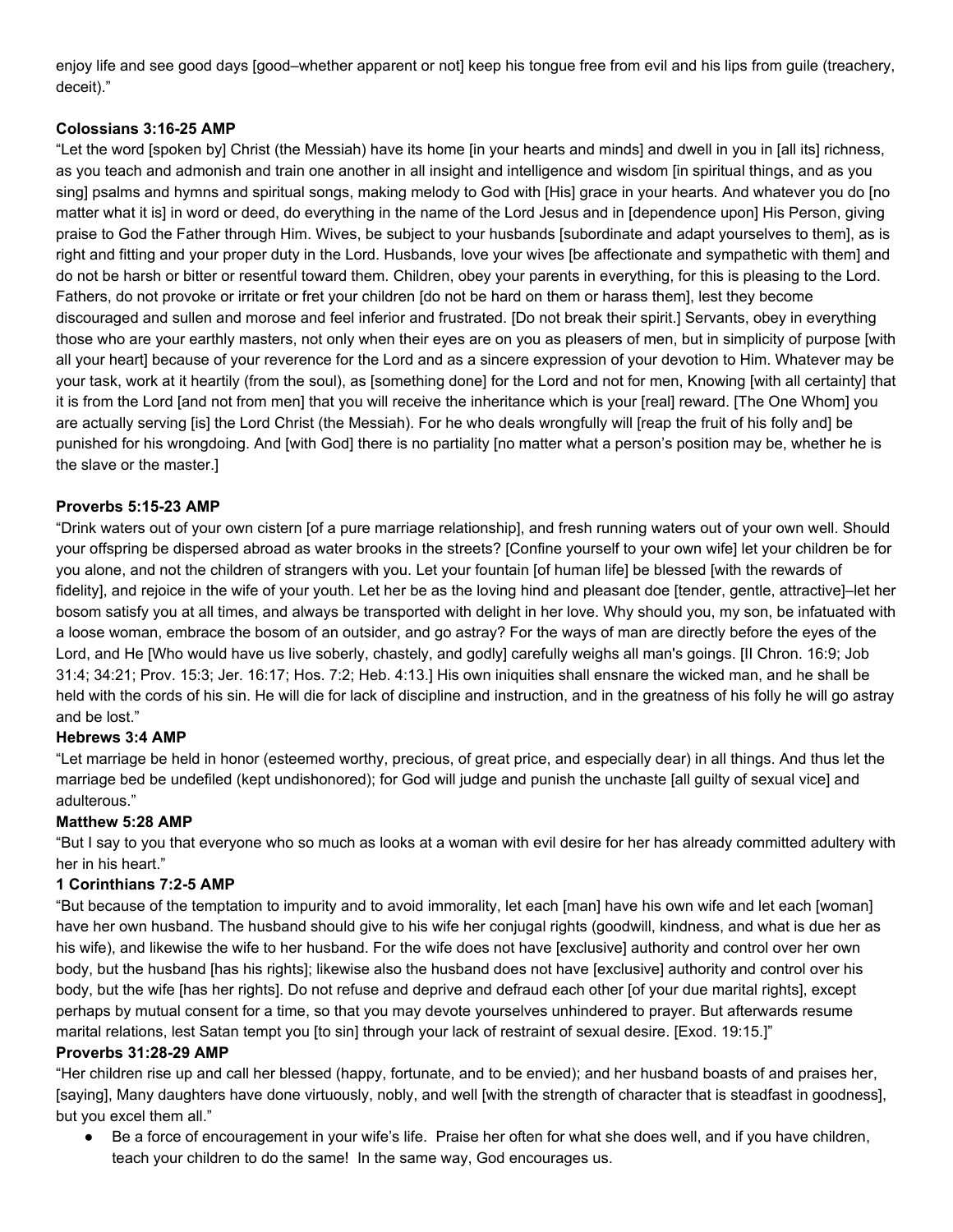#### **Song of Solomon Chapter 4 AMP**

"HOW FAIR you are, my love [he said], how very fair! Your eyes behind your veil [remind me] of those of a dove; your hair [makes me think of the black, wavy fleece] of a flock of [the Arabian] goats which one sees trailing down Mount Gilead [beyond the Jordan on the frontiers of the desert]. Your teeth are like a flock of shorn ewes which have come up from the washing, of which all are in pairs, and none is missing among them. Your lips are like a thread of scarlet, and your mouth is lovely. Your cheeks are like halves of a pomegranate behind your veil. Your neck is like the tower of David, built for an arsenal, whereon hang a thousand bucklers, all of them shields of warriors. Your two breasts are like two fawns, like twins of a gazelle that feed among the lilies. Until the day breaks and the shadows flee away, [in my thoughts] I will get to the mountain of myrrh and the hill of frankincense [to him whom my soul adores]. [He exclaimed] O my love, how beautiful you are! There is no flaw in you! [John 14:18; Eph. 5:27.] Come away with me from Lebanon, my [promised] bride, come with me from Lebanon. Depart from the top of Amana, from the peak of Senir and Hermon, from the lions' dens, from the mountains of the leopards. [II Cor. 11:2, 3.] You have ravished my heart and given me courage, my sister, my [promised] bride; you have ravished my heart and given me courage with one look from your eyes, with one jewel of your necklace. How beautiful is your love, my sister, my [promised] bride! How much better is your love than wine! And the fragrance of your ointments than all spices! [John 15:9; Rom. 8:35.] Your lips, O my [promised] bride, drop honey as the honeycomb; honey and milk are under your tongue. And the odor of your garments is like the odor of Lebanon. A garden enclosed and barred is my sister, my [promised] bride–a spring shut up, a fountain sealed. Your shoots are an orchard of pomegranates or a paradise with precious fruits, henna with spikenard plants, [John 15:5; Eph. 5:9.] Spikenard and saffron, calamus and cinnamon, with all trees of frankincense, myrrh, and aloes, with all the chief spices. You are a fountain [springing up] in a garden, a well of living waters, and flowing streams from Lebanon. [John 4:10; 7:37, 38.] [You have called me a garden, she said] Oh, I pray that the [cold] north wind and the [soft] south wind may blow upon my garden, that its spices may flow out [in abundance for you in whom my soul delights]. Let my beloved come into his garden and eat its choicest fruits."

The husband sets the atmosphere for intimacy in the marriage. It is a natural instinct for a man to pursue and go after a woman. Just because a marriage covenant has been enacted doesn't mean the pursuit is over. That is the beginning on the journey of intimacy. Notice at the end of the chapter, the woman received his advances for intimacy. If you need to spice up your marriage, and if you are struggling with intimacy and closeness in your marriage, read Song of Solomon. God sets the atmosphere with intimacy with us. He wants closeness in our relationship. Coming to know Jesus as your Savior is the beginning of the covenant. God desires closeness with us. It is our job to say yes to God's pursuit of closeness with us.

#### **Malachi 2:817 AMP**

"But you have turned aside out of the way; you have caused many to stumble by your instruction [in the law]; you have corrupted the covenant of Levi [with Me], says the Lord of hosts. Therefore have I also made you despised and abased before all the people, inasmuch as you have not kept My ways but have shown favoritism to persons in your administration of the law [of God]. Have we not all one Father? Has not one God created us? Why then do we deal faithlessly and treacherously each against his brother, profaning the covenant of [God with] our fathers? Judah has been faithless and dealt treacherously, and an abomination has been committed in Israel and in Jerusalem; for Judah [that is, Jewish men] has profaned the holy sanctuary of the Lord which He loves, and has married the daughter of a foreign god [having divorced his Jewish wife]. [Ezra 9:2; Jer. 2:3.] The Lord will cast out of the tents of Jacob to the last man those who do this [evil thing], the master and the servant [or the pupil] alike, even him who brings an offering to the Lord of hosts. And this you do with double guilt; you cover the altar of the Lord with tears [shed by your unoffending wives, divorced by you that you might take heathen wives], and with [your own] weeping and crying out because the Lord does not regard your offering any more or accept it with favor at your hand. Yet you ask, Why does He reject it? Because the Lord was witness [to the covenant made at your marriage] between you and the wife of your youth, against whom you have dealt treacherously and to whom you were faithless. Yet she is your companion and the wife of your covenant [made by your marriage vows]. And did not God make [you and your wife] one [flesh]? Did not One make you and preserve your spirit alive? And why [did God make you two] one? Because He sought a godly offspring [from your union]. Therefore take heed to yourselves, and let no one deal treacherously and be faithless to the wife of his youth. For the Lord, the God of Israel, says: I hate divorce and marital separation and him who covers his garment [his wife] with violence. Therefore keep a watch upon your spirit [that it may be controlled by My Spirit], that you deal not treacherously and faithlessly [with your marriage mate]. You have wearied the Lord with your words. Yet you say, In what way have we wearied Him? [You do it when by your actions] you say, Everyone who does evil is good in the sight of the Lord and He delights in them. Or [by asking], Where is the God of justice?"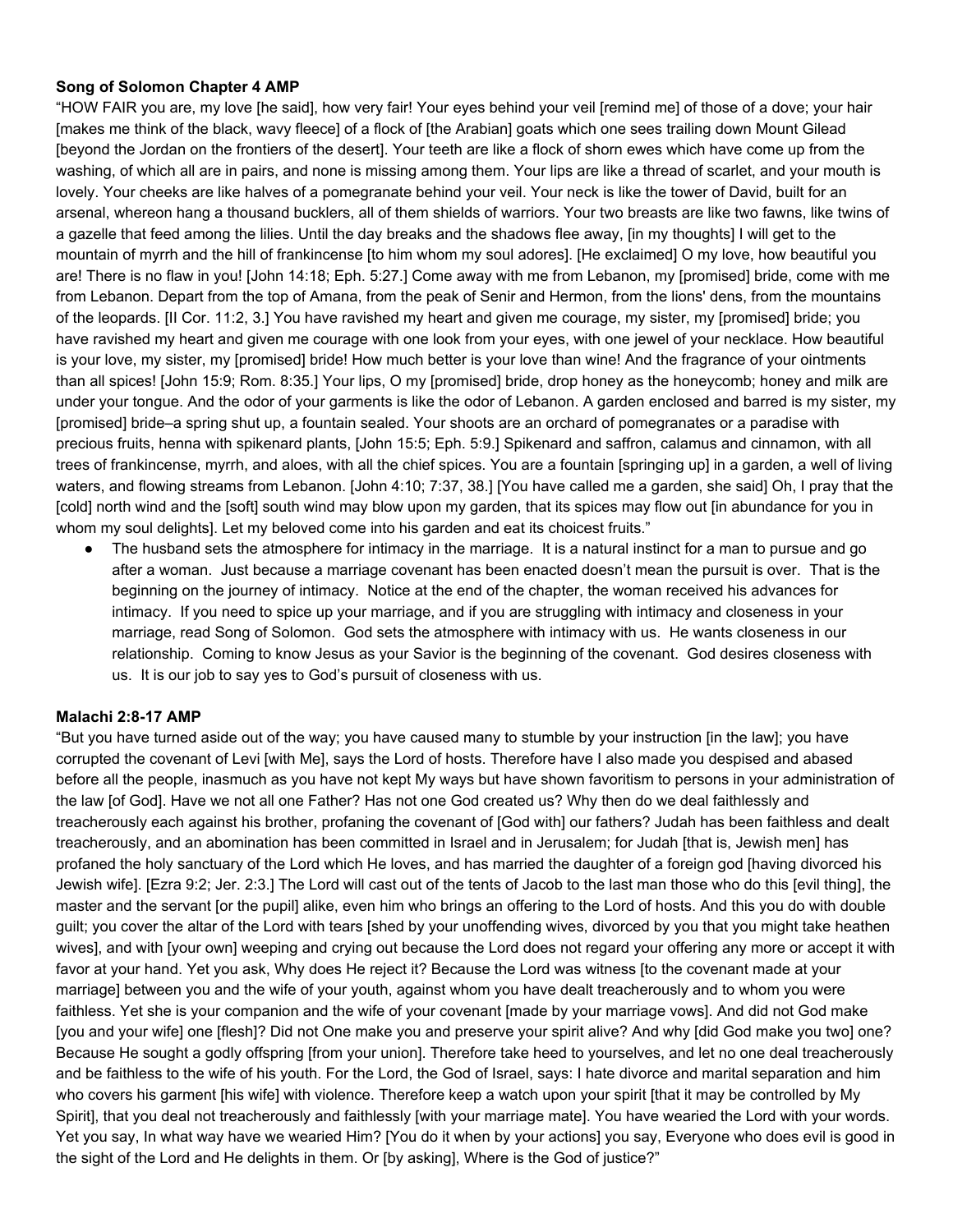#### **James 1:1722 AMP**

"Every good gift and every perfect (free, large, full) gift is from above; it comes down from the Father of all [that gives] light, in [the shining of] Whom there can be no variation [rising or setting] or shadow cast by His turning [as in an eclipse]. And it was of His own [free] will that He gave us birth [as sons] by [His] Word of Truth, so that we should be a kind of firstfruits of His creatures [a sample of what He created to be consecrated to Himself]. Understand [this], my beloved brethren. Let every man be quick to hear [a ready listener], slow to speak, slow to take offense and to get angry. For man's anger does not promote the righteousness God [wishes and requires]. So get rid of all uncleanness and the rampant outgrowth of wickedness, and in a humble (gentle, modest) spirit receive and welcome the Word which implanted and rooted [in your hearts] contains the power to save your souls. But be doers of the Word [obey the message], and not merely listeners to it, betraying yourselves [into deception by reasoning contrary to the Truth].

#### **Nourishing and Cherishing Your Wife**

The Bible teaches that a husband should shepherd his wife spiritually, mentally, and emotionally. **By Bob Lepine**

I was talking one evening to Charlie, a dentist friend of mine, who told me about a quest he was on. "I have decided," he announced to me, "to reclaim Sunday morning."

He continued. "Here's what I do. I get up at 7:00. I try to allow my hardworking and devoted wife one morning of extra sleep. She needs it. While everyone else sleeps, I dress and shave and have a good quiet time. I read a chapter from Proverbs and a few psalms. Sometimes I whisper a psalm back to the Lord.

"I resist the temptation to get the newspaper out of the driveway or to turn on the TV. The next thing I do is to wake up the children. I go sit on the side of their beds, and I rub their backs and cuddle with them and tell them I love them. I remind them that breakfast will be on the table at 9:00 sharp, and they need to be dressed and have their beds made if they want anything to eat.

"While they are busy, I go to work on breakfast. Scrambled eggs and toast, or pancakes, or whatever. Usually, the activity around the house wakes my sleeping wife, who begins to get herself ready for church. Along with the kids, she arrives at the table at 9:00 for breakfast. But I don't stop there. While everyone eats, I will find something to read—a passage from the Bible, and maybe a story from The Book of Virtues. After breakfast, we all pitch in to clean the kitchen, and by quarter to 10, we're ready for church.

"This has beaten the socks off our former pattern of running around scolding each other, saying 'We're going to be late if you don't hurry,' and 'You are always late. You need to think of others. Someday, I may just go off and leave you.' We used to fuss at each other until we were at the point of tears. No more.

"You know what?" my friend asked. "This one simple act has had a big impact on our family. While I'm getting breakfast, my wife gets a little extra sleep, and some time alone in the bathroom to do whatever magic she has to do on Sunday morning. She has not had to get a house full of kids dressed and fed while her husband reads the sports. She has been made to feel special. The very first act of the week, every week, honors her, and sets her on the high place that she deserves."

Charlie's quest to reclaim Sunday morning for his family is just one way in which he nourishes and cherishes his wife.

#### *Nourishing your wife*

When Paul challenges men to "nourish" their wives, he uses a unique word. In fact, the word for nourish, ektrepho, is only found one other place in the Bible. A few verses later, Paul tells men not to exasperate their children but to "bring them up" (ektrepho) in the discipline and instruction of the Lord (see Ephesians 6:4).

So, is a husband to "bring up" his wife? Does that mean he should treat her as one of the children? The answer, in a special sense, is yes. But he is not to think of his wife as a child. Nor is he to relate to her as a child. She is his partner. She does not need to be brought to maturity the way a child does. But the Bible is teaching here that a husband is responsible for his wife's ongoing spiritual, mental, and emotional growth. She is in his care, and he is to shepherd her.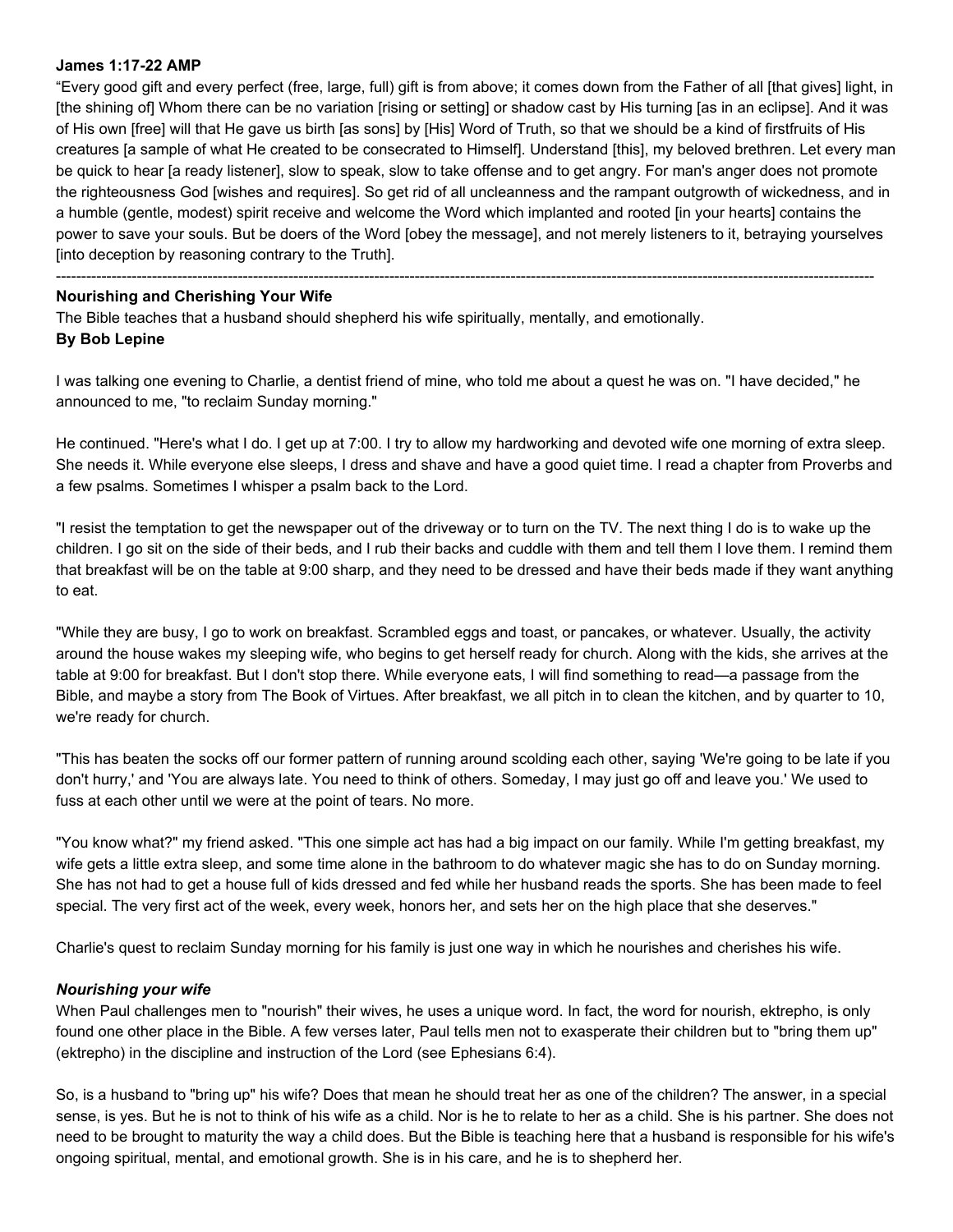Now, we think of nourishment in physical terms. We provide nourishment for someone when we give him healthy food to eat. The word ektrepho carries that same meaning. But Paul expands on the idea. A man should not only nourish his wife by being a provider who makes sure there is healthy food for her to eat, but he should also nourish her soul. For his children, he nourishes them in the discipline and admonition of the Lord. He knows that man does not live by bread alone.

The old Puritan preachers knew this well. They would remind men that failure to provide for the physical needs of their families made them worse than the pagans (see 1 Timothy 5:8). But what good does it do, they would ask, if we care for their bodies but neglect their souls? Should we work diligently to satisfy their material and physical needs in this life, and to take no regard for their souls, which will live forever?

Paul reminds husbands that we are quick to satisfy our own need for nourishment. We rarely neglect our own bodies. Our care for our wife's needs should be just as acute. We are to labor to provide nourishment for her body, and we are to strive to provide nourishment for her soul.

Charlie's Sunday morning breakfast quite literally provides his family with nourishment, while it sets the tone for their corporate worship of God later that same morning. While he is meeting his wife's physical need for nourishment, he is also nourishing her emotionally and spiritually by sacrificing for her. Each week, as he takes this one day and frees her from her normal routine, he is honoring her.

#### *Cherishing your wife*

But a wife is not only to be nourished; she is also to be cherished. Once again Paul uses a unique word, thalpo. It shows up only one other time in the New Testament, in Paul's first letter to the Thessalonians. There, he reminds his readers that he and his fellow missionaries had "proved to be gentle among you, as a nursing mother tenderly cares (thalpo) for her own children" (1 Thessalonians 2:7).

A husband, then, is to tenderly care for his wife in the same way that a mother gently and tenderly cares for a new baby. As a father of five, I've had a lot of opportunity to observe the special bond that grows between a mother and her child. After each child was born, I would watch as Mary Ann spent hours caring for our new son or daughter. She could sit for what seemed like forever to me, stroking his hair with her hand, talking to him, reacting to every coo or every facial gesture the baby would make. Even in the middle of the night, when the child had awakened her from a few precious hours of rest, she would gently care for, nurse, and talk to her baby. Her regular routines were interrupted, but it didn't matter. Nothing would get in the way of caring for the new little life in our home.

That's what it looks like to cherish someone. The word literally means "to soften or warm with body heat." It means we make another person our priority relationship. We cherish our wives by providing them with a warm, safe, secure environment, where they will never doubt our love, our care, and our commitment.

Think of it this way. If I were to ask you to name your most cherished possession—the one you'd run into the house to save in a fire—you would begin to mentally sort through the things you own. You would quickly eliminate the things that are easily replaceable. If you can buy the same item at Walmart for under \$10, it's not likely to appear on your cherished possession list.

You would slowly begin to narrow the list down to a few items. All of them would either be very expensive or even irreplaceable. There would also very likely be some kind of emotional attachment to the items on your list—something that tied them to a special time or a special person in your life. If you were finally able to narrow the list down to a single item, it would very likely be something you alone would find valuable. Your cherished possessions would be a unique part of your life.

That list of valued possessions gives us a taste of what it means to cherish our wife. She is highly valued. She is our priority. She is cared for. We ought to regularly reflect back to her how cherished she is.

#### *It's in the small stuff*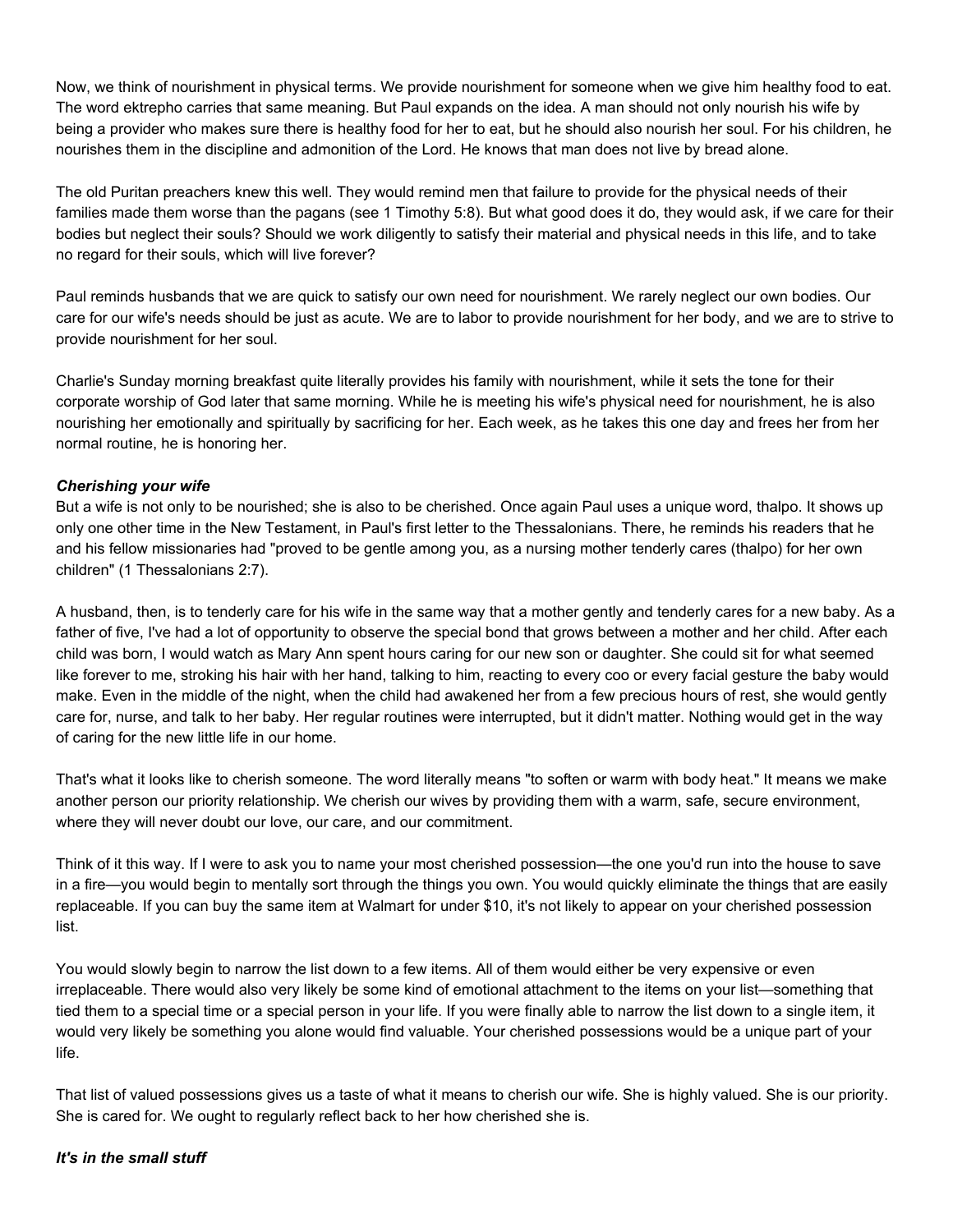Many husbands express their love for their wives with a big event. A cruise. A trip to Europe. Expensive jewelry or gifts. We know how to go all out with the spectacular displays of love. The real question for us? Can we sacrifice to do the little things that show our wives that we cherish them day after day?

The big events all play a part in expressing our affection for our wives. But unless we are doing the little things that say "I cherish you" every day, the big events ring hollow. A wife will come to resent the diamond bracelets or the dresses, if that's all there is. She will see them as an attempt to buy her affection. Cherishing a wife, and letting her know she is cherished, requires constant expressions of love and devotion.

Recently we interviewed Pastor Tommy Nelson from Denton Church in Denton, Texas, for our radio program FamilyLife Today®. Tommy has gained notoriety in the Dallas area for a series of messages he gave to a singles Bible study, taken from the Song of Solomon. During the interview, Tommy described romance as a marriage discipline. A husband may have some natural abilities or instincts in that direction, he said. During courtship, these natural instincts flow freely. But in marriage we have to refine our instincts and abilities through regular romance workouts. We can't rely on our spontaneous romantic urges to communicate our devotion for our wives.

He's right. I need to let my wife know that I cherish her, and I need to find ways to do it regularly and creatively. They don't need to be expensive or extravagant. They simply need to be genuine and regular.

#### *A great example*

One night several years ago, after Mary Ann had gone to bed, I took a notepad and a pen and sat down at the kitchen table to write her a series of short, one-line love notes. Each one said something very simple: "I'm glad you're my wife," or "I love you very much," or "I still find you wildly attractive." Once the notes were written, I went to work. I placed them strategically all over the house. One was in a spot where she would see it the next day. Another was tucked away in her Bible. A third was put in a recipe file in the kitchen. And so on.

For the next few weeks and months, the notes continued to pop up in unexpected places—glove compartments, mailboxes, hidden in the fine china. That one night of note writing sent its message for weeks to come. In fact, the one in the recipe file is still where I put it, more than a decade ago—not because Mary Ann hasn't found it, but because she has left it right where I put it!

A husband nourishes his wife by caring for her physical, spiritual, and emotional needs. He shows her that he cherishes her when he makes her a priority and regularly expresses his affection, his devotion, and his commitment to her.

#### *Caring for our own flesh*

The Bible reminds us as husbands that we ought to care for our wives as we care for our own flesh. The reason? She is! We have entered into a "one-flesh" relationship with her. Charles Hodge put it this way: "It is just as unnatural for a man to hate his wife, as it would be for him to hate himself or his own body. A man may have a body that does not altogether suit him. He may wish it were handsomer, healthier, stronger, or more active. Still it is his body, it is himself; and he nourisheth it and cherisheth it as tenderly as though it were the best and loveliest man ever had. So a man may have a wife whom he could wish to be better, or more beautiful, or more agreeable; still she is his wife, and by the constitution of nature and ordinance of God, a part of himself. In neglecting or ill-using her he violates the laws of nature as well as the law of God... If a husband and wife are one flesh, the husband must love his wife, 'for no man ever yet hated his own flesh, but nourisheth and cherisheth it.'"

A commitment to love our wives involves not only proactive, self-sacrificing love, but also the responsibility of being an agent of sanctification in our wives' lives. The goal of our love is to see our wives become more like Christ. I must be ready to die to self as I cleanse her, nourish her, and cherish her. This is no job for some mushy, romantic, hormone-crazed, self-absorbed man. Only real men need apply. Are you up to the challenge?

Excerpted from Bob Lepine's book The Christian Husband, Bethany House Publishers. Copyright © 1999 by Bob Lepine. All rights reserved. Used by permission.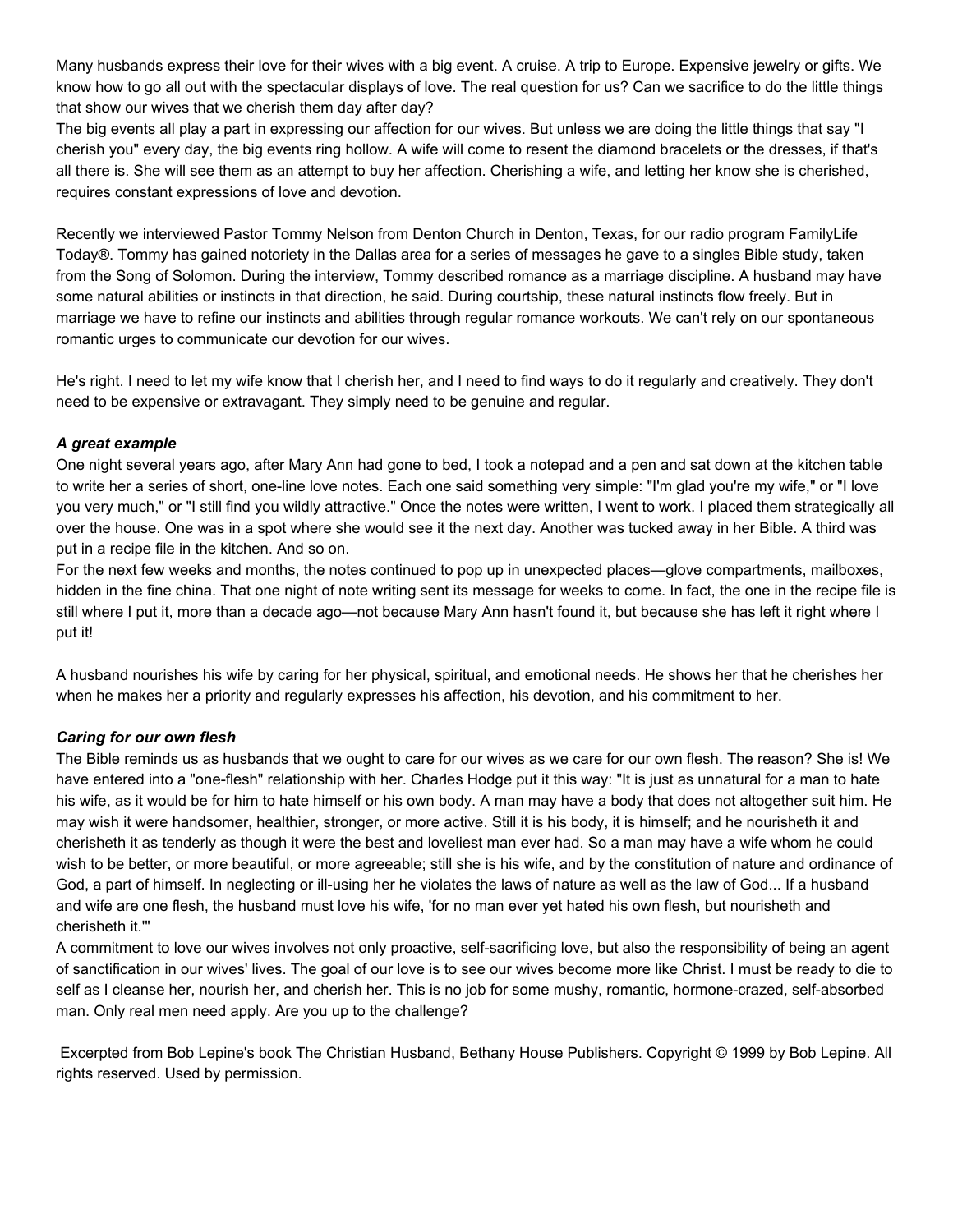## **Here Comes The Bride Part 5: No Good Outside of God Pastor Kelly Word**

## **1 Thessalonians 5:21 AMP**

"But test and prove all things [until you can recognize] what is good; [to that] hold fast."

# **Genesis 2:79; 1524**

"Then the Lord God formed man from the dust of the ground and breathed into his nostrils the breath or spirit of life, and man became a living being. [I Cor. 15:4549.] And the Lord God planted a garden toward the east, in Eden [delight]; and there He put the man whom He had formed (framed, constituted). And out of the ground the Lord God made to grow every tree that is pleasant to the sight or to be desired–good (suitable, pleasant) for food; the tree of life also in the center of the garden, and the tree of the knowledge of [the difference between] good and evil and blessing and calamity. [Rev. 2:7; 22:14, 19.]

15 And the Lord God took the man and put him in the Garden of Eden to tend and guard and keep it. And the Lord God commanded the man, saying, You may freely eat of every tree of the garden; But of the tree of the knowledge of good and evil and blessing and calamity you shall not eat, for in the day that you eat of it you shall surely die. Now the Lord God said, It is not good (sufficient, satisfactory) that the man should be alone; I will make him a helper meet (suitable, adapted, complementary) for him. And out of the ground the Lord God formed every [wild] beast and living creature of the field and every bird of the air and brought them to Adam to see what he would call them; and whatever Adam called every living creature, that was its name. And Adam gave names to all the livestock and to the birds of the air and to every [wild] beast of the field; but for Adam there was not found a helper meet (suitable, adapted, complementary) for him. And the Lord God caused a deep sleep to fall upon Adam; and while he slept, He took one of his ribs or a part of his side and closed up the [place with] flesh. And the rib or part of his side which the Lord God had taken from the man He built up and made into a woman, and He brought her to the man. Then Adam said, This [creature] is now bone of my bones and flesh of my flesh; she shall be called Woman, because she was taken out of a man. Therefore a man shall leave his father and his mother and shall become united and cleave to his wife, and they shall become one flesh. [Matt. 19:5; I Cor. 6:16; Eph. 5:31-33.]"

# **Genesis 3:110 AMP**

"NOW THE serpent was more subtle and crafty than any living creature of the field which the Lord God had made. And he [Satan] said to the woman, Can it really be that God has said, You shall not eat from every tree of the garden? [Rev. 12:911.] And the woman said to the serpent, We may eat the fruit from the trees of the garden, Except the fruit from the tree which is in the middle of the garden. God has said, You shall not eat of it, neither shall you touch it, lest you die. But the serpent said to the woman, You shall not surely die, [II Cor. 11:3.] For God knows that in the day you eat of it your eyes will be opened, and you will be like God, knowing the difference between good and evil and blessing and calamity. **And when the woman saw that the tree** was good (suitable, pleasant) for food and that it was delightful to look at, and a tree to be desired in **order to make one wise, she took of its fruit and ate**; and she gave some also to her husband, and he ate. Then the eyes of them both were opened, and they knew that they were naked; and they sewed fig leaves together and made themselves apronlike girdles. And they heard the sound of the Lord God walking in the garden in the cool of the day, and Adam and his wife hid themselves from the presence of the Lord God among the trees of the garden. But the Lord God called to Adam and said to him, Where are you? He said, I heard the sound of You [walking] in the garden, and I was afraid because I was naked; and I hid myself."

- It wasn't the evil side of the tree to which Eve was attracted.
- **● Proverbs 14;12 AMP** "There is a way which seems right to a man and appears straight before him, but at the end of it is the way of death."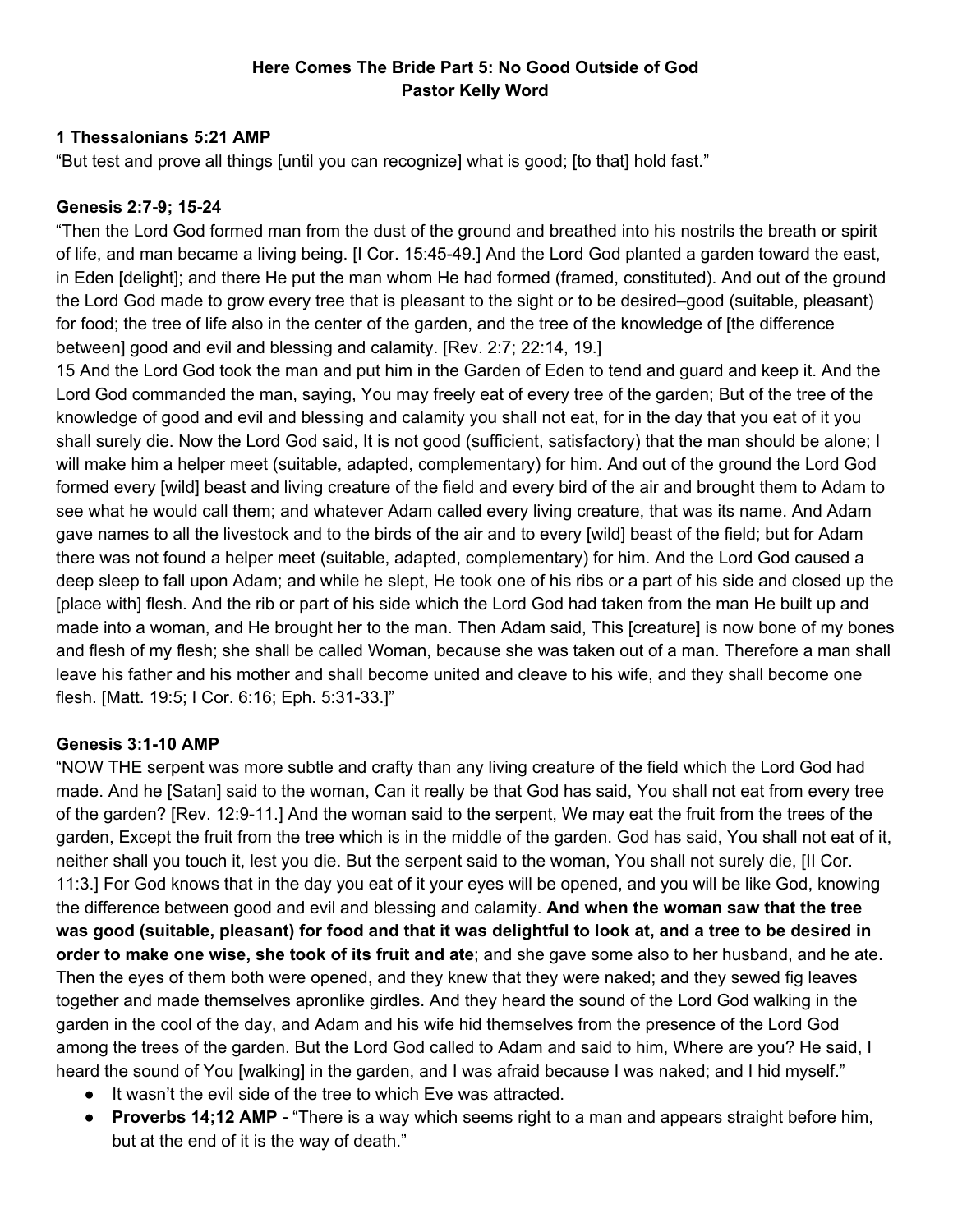- **● Jeremiah 21:8 AMP** "And to this people you [Jeremiah] shall say, Thus says the Lord: Behold, I set before you the way of life and the way of death."
	- The way here means wisdom by which we live.

# **2 Corinthians 11:24 AMP**

"For I am zealous for you with a godly eagerness and a divine jealousy, for I have betrothed you to one Husband, to present you as a chaste virgin to Christ. [Hos. 2:19, 20.] But [now] I am fearful, lest that even as the serpent beguiled Eve by his cunning, so your minds may be corrupted and seduced from wholehearted and sincere and pure devotion to Christ. [Gen. 3:4.] For [you seem readily to endure it] if a man comes and preaches another Jesus than the One we preached, or if you receive a different spirit from the [Spirit] you [once] received or a different gospel from the one you [then] received and welcomed; you tolerate [all that] well enough!"

### **Revelation 3:16 AMP**

"AND TO the angel (messenger) of the assembly (church) in Sardis write: These are the words of Him Who has the seven Spirits of God [the sevenfold Holy Spirit] and the seven stars: I know your record and what you are doing; you are supposed to be alive, but [in reality] you are dead. Rouse yourselves and keep awake, and strengthen and invigorate what remains and is on the point of dying; for I have not found a thing that you have done [any work of yours] meeting the requirements of My God or perfect in His sight. So call to mind the lessons you received and heard; continually lay them to heart and obey them, and repent. In case you will not rouse yourselves and keep awake and watch, I will come upon you like a thief, and you will not know or suspect at what hour I will come. Yet you still have a few [persons'] names in Sardis who have not soiled their clothes, and they shall walk with Me in white, because they are worthy and deserving. Thus shall he who conquers (is victorious) be clad in white garments, and I will not erase or blot out his name from the Book of Life; I will acknowledge him [as Mine] and I will confess his name openly before My Father and before His angels. [Ps. 69:28; Dan. 12:1.] He who is able to hear, let him listen to and heed what the [Holy] Spirit says to the assemblies (churches)."

### **Revelation 3:13 The Message**

"Write this to Sardis, to the Angel of the church. The One holding the Seven Spirits of God in one hand, a firm grip on the Seven Stars with the other, speaks: "I see right through your work. You have a reputation for vigor and zest, but you're dead, stone-dead. "Up on your feet! Take a deep breath! Maybe there's life in you yet. But I wouldn't know it by looking at your busywork; nothing of God's work has been completed. Your condition is desperate. Think of the gift you once had in your hands, the Message you heard with your ears—grasp it again and turn back to God. "If you pull the covers back over your head and sleep on, oblivious to God, I'll return when you least expect it, break into your life like a thief in the night."

### **Matthew 19:17 AMP**

"And He said to him, Why do you ask Me about the perfectly and essentially good? There is only One Who is good [perfectly and essentially]–God. If you would enter into the Life, you must continually keep the commandments."

### **Hebrews 5:1112; 14 AMP**

"Concerning this we have much to say which is hard to explain, since you have become dull in your [spiritual] hearing and sluggish [even slothful in achieving spiritual insight]. For even though by this time you ought to be teaching others, you actually need someone to teach you over again the very first principles of God's Word. You have come to need milk, not solid food."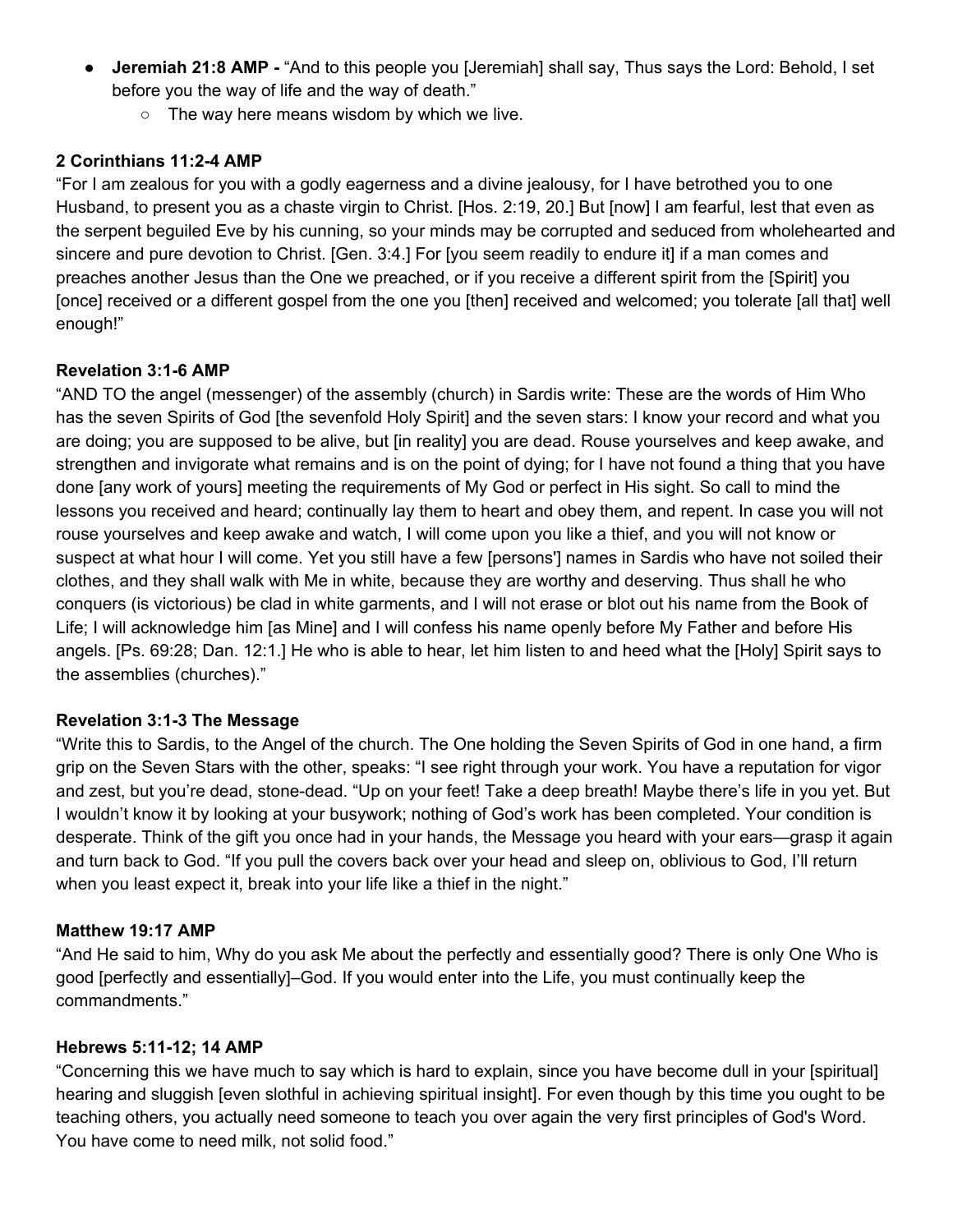"But solid food is for full-grown men, for those whose senses and mental faculties are trained by practice to discriminate and distinguish between what is morally good and noble and what is evil and contrary either to divine or human law."

- We are going to have to learn to discern what is good.
- **● Romans 12:2 AMP** "Do not be conformed to this world (this age), [fashioned after and adapted to its external, superficial customs], but be transformed (changed) by the [entire] renewal of your mind [by its new ideals and its new attitude], so that you may prove [for yourselves] what is the good and acceptable and perfect will of God, even the thing which is good and acceptable and perfect [in His sight for you]."

# **How Did Satan Get Eve To Turn On God In A Perfect Environment?**

# **Genesis 3:1 AMP**

"NOW THE serpent was more subtle and crafty than any living creature of the field which the Lord God had made. And he [Satan] said to the woman, Can it really be that God has said, You shall not eat from every tree of the garden? [Rev.  $12:9-11$ .]"

- His First Objective was to sway Eve from Godly wisdom. He got Eve sidetracked off of everything that she could do and every fruit she could have on to the one thing withheld.
- God had told Adam you may eat from any tree except.... There are thousands of varieties of fruit in the world.
- Satan seeks to cover up all of God's generosity so we only see what is "withheld."

# **Genesis 3:23 AMP**

"And the woman said to the serpent, We may eat the fruit from the trees of the garden, Except the fruit from the tree which is in the middle of the garden. God has said, You shall not eat of it, neither shall you touch it, lest you die."

- Eve misspoke. God never said anything about touching the tree. Eve had communicated knowledge instead of revealed knowledge.
- **● Matthew 16:1317 AMP** "Now when Jesus went into the region of Caesarea Philippi, He asked His disciples, Who do people say that the Son of Man is? And they answered, Some say John the Baptist; others say Elijah; and others Jeremiah or one of the prophets. He said to them, But who do you [yourselves] say that I am? Simon Peter replied, You are the Christ, the Son of the living God. Then Jesus answered him, Blessed (happy, fortunate, and to be envied) are you, Simon Bar-Jonah. For flesh and blood [men] have not revealed this to you, but My Father Who is in heaven."
	- $\circ$  Peter was sharing what was directly imparted to him. He wasn't speaking out of what he had heard. In the next verse, it says that this type of revelation knowledge is what it would take for the gates of hell not to prevale against the church.
	- **○ Acts 17:11 AMP** "Now these [Jews] were better disposed and more noble than those in Thessalonica, for they were entirely ready and accepted and welcomed the message [concerning the attainment through Christ of eternal salvation in the kingdom of God] with inclination of mind and eagerness, searching and examining the Scriptures daily to see if these things were so."

# **Genesis 3:45 AMP**

"But the serpent said to the woman, You shall not surely die, [II Cor. 11:3.] For God knows that in the day you eat of it your eyes will be opened, and you will be like God, knowing the difference between good and evil and blessing and calamity."

- The next phase was to directly contradict what God had said with what seems like sound reasoning, along with the promis of a benefit.
- "For God Knows..." Satan was telling her, "God knows something that He's withholding. He knows this will make your life better and take you to the next level.